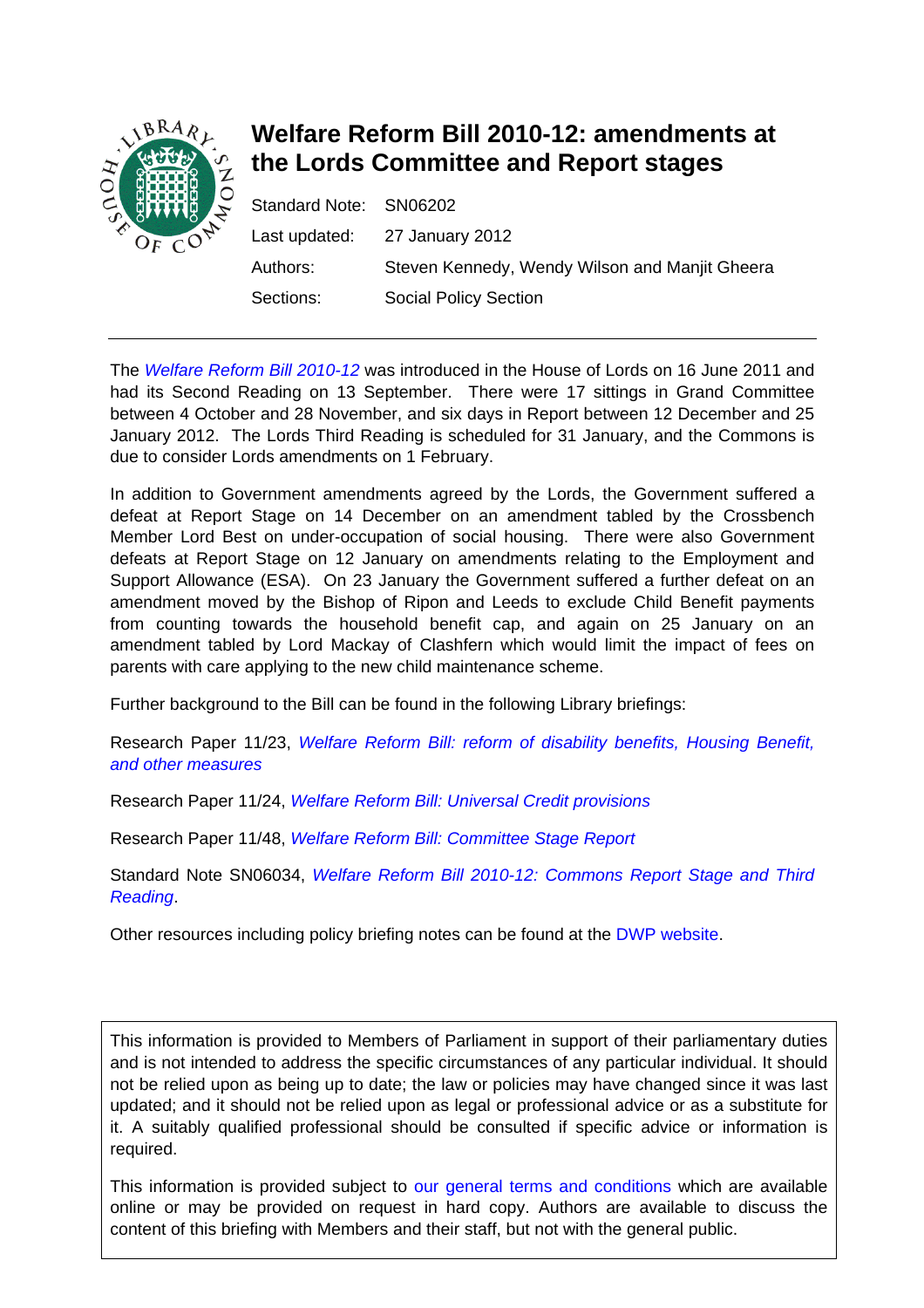## **Contents**

| 1           | The Lords stages                            |                                                              | 3                       |
|-------------|---------------------------------------------|--------------------------------------------------------------|-------------------------|
| $\mathbf 2$ | <b>Regulations: procedure</b>               |                                                              | 5                       |
| 3           | <b>Universal Credit</b>                     |                                                              | $6\phantom{1}6$         |
|             | 3.1                                         | Government amendments                                        | 6                       |
| 4           |                                             | <b>Under-occupation of social housing</b>                    | $\overline{\mathbf{7}}$ |
| 5           | <b>Employment and Support Allowance</b>     |                                                              | 11                      |
|             | 5.1                                         | Government amendments                                        | 11                      |
|             | 5.2                                         | Other amendments                                             | 12                      |
|             |                                             | Retention of ESA youth rules for people in the Support Group | 12                      |
|             |                                             | Time-limiting contributory ESA                               | 15                      |
| 6           | <b>Personal Independence Payment</b>        |                                                              | 17                      |
|             | 6.1                                         | Mobility component for people in care homes                  | 17                      |
|             | 6.2                                         | Qualifying period                                            | 18                      |
|             | 6.3                                         | <b>Other Government amendments</b>                           | 18                      |
|             | 6.4                                         | Further Government concessions at Report                     | 18                      |
| 7           |                                             | <b>Benefit cap</b>                                           | 19                      |
| 8           | <b>Child support maintenance</b>            |                                                              | 21                      |
|             | 8.1                                         | Lords' debate                                                | 21                      |
|             | 8.2                                         | <b>Grand Committee</b>                                       | 22                      |
|             | 8.3                                         | Report stage                                                 | 22                      |
|             |                                             | Government amendment to the mandatory gateway                | 22                      |
|             |                                             | Government amendment to review the fee-charging system       | 23                      |
|             |                                             | Government defeat                                            | 23                      |
| 9           |                                             | <b>Other matters</b>                                         |                         |
|             | 9.1                                         | Working Tax Credit taper rate                                | 24                      |
|             | 9.2                                         | Civil penalties                                              | 25                      |
|             | 9.3                                         | Information-sharing powers                                   | 26                      |
| 10          | <b>Amendments expected at Third Reading</b> |                                                              | 26                      |
|             |                                             | 10.1 Scotland                                                | 26                      |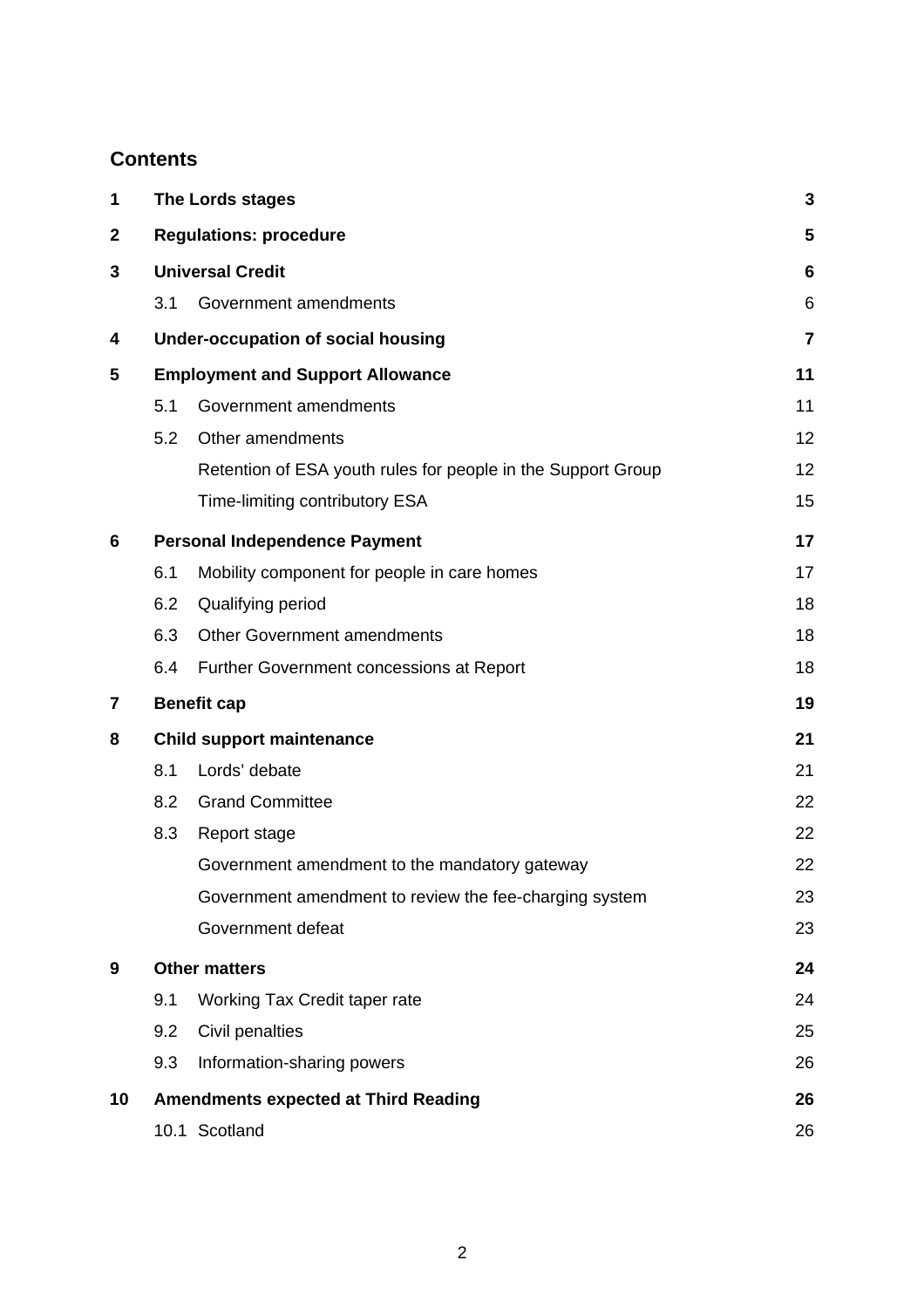## <span id="page-2-0"></span>**1 The Lords stages**

Following Second Reading on 13 September, the House voted the next day on a motion to refer the Bill to a Grand Committee. The Lords *[Companion to the Standing Orders](http://www.publications.parliament.uk/pa/ld/ldcomp/compso2010/ldctso11.htm#a144)* explains how proceedings in Grand Committee are conducted, and how they differ from consideration by a Committee of the Whole House:

8.101 If a public bill is not committed to a Committee of the whole House, it is usually committed to a Grand Committee. As described above this is done on motion moved after Second Reading. Bills which are unlikely to attract amendments and which would have their committee stage discharged on the day of the committee stage are not committed to Grand Committees.

8.102 Any bill may be committed to a Grand Committee. The proceedings and forms of words in Grand Committees are identical to those in a Committee of the whole House save that no votes may take place. Only one bill per day may be considered in Grand Committee. Amendments, which may be tabled and spoken to by any member, are printed and circulated as for Committee of the whole House.

8.103 As divisions are not permitted in Grand Committee, decisions to alter the bill may only be made by unanimity. Thus when the Question is put, a single voice against an amendment causes the amendment to be negatived. If there is opposition to an amendment, it should be withdrawn in Grand Committee, to enable the House to decide the matter on report. For the same reason the Question that a clause or Schedule stand part cannot be disagreed to unless there is unanimity; provided there is a single voice in favour, the clause or Schedule must be agreed to.

8.104 Unless the House orders otherwise, the next stage of a bill reported from a Grand Committee is report.

The Government Chief Whip, Baroness Anelay of St Johns, said the usual channels had been unable to agree on how the Bill's Committee Stage should be taken. She added:

I have taken soundings on this matter from around the House. Overall, bearing in mind the Bills currently before the House and those that are yet to reach it from another place, I believe that the Welfare Reform Bill is the best candidate for scrutiny in Grand Committee. It merits the more in-depth, informal and technical approach and the more, shall we say, paper-friendly reading from outside offered by the kind of facilities available in the environment of a Grand Committee.<sup>[1](#page-2-1)</sup>

The Opposition Chief Whip, Lord Bassam of Brighton, said that it was a "very grave situation" and that it was "unusual for the usual channels not to be able to agree." He was "seriously concerned about the ability of all noble Lords to participate in the proceedings", highlighting the shortcomings of Committee rooms for those wishing to participate and observe. He commented:

In my view the Bill needs around 68 to 70 hours of Committee time… If that is to be the case, it would occupy around 15 or 16 sessions in Grand Committee. My last offer on this was to suggest that the Bill be considered on the Floor of the Chamber for some eight days and in Grand Committee for the remainder, to deal with those technical and difficult issues that are tucked away in schedules at the back of the Bill.

<span id="page-2-1"></span><sup>1</sup> HL Deb 14 September 2011 c753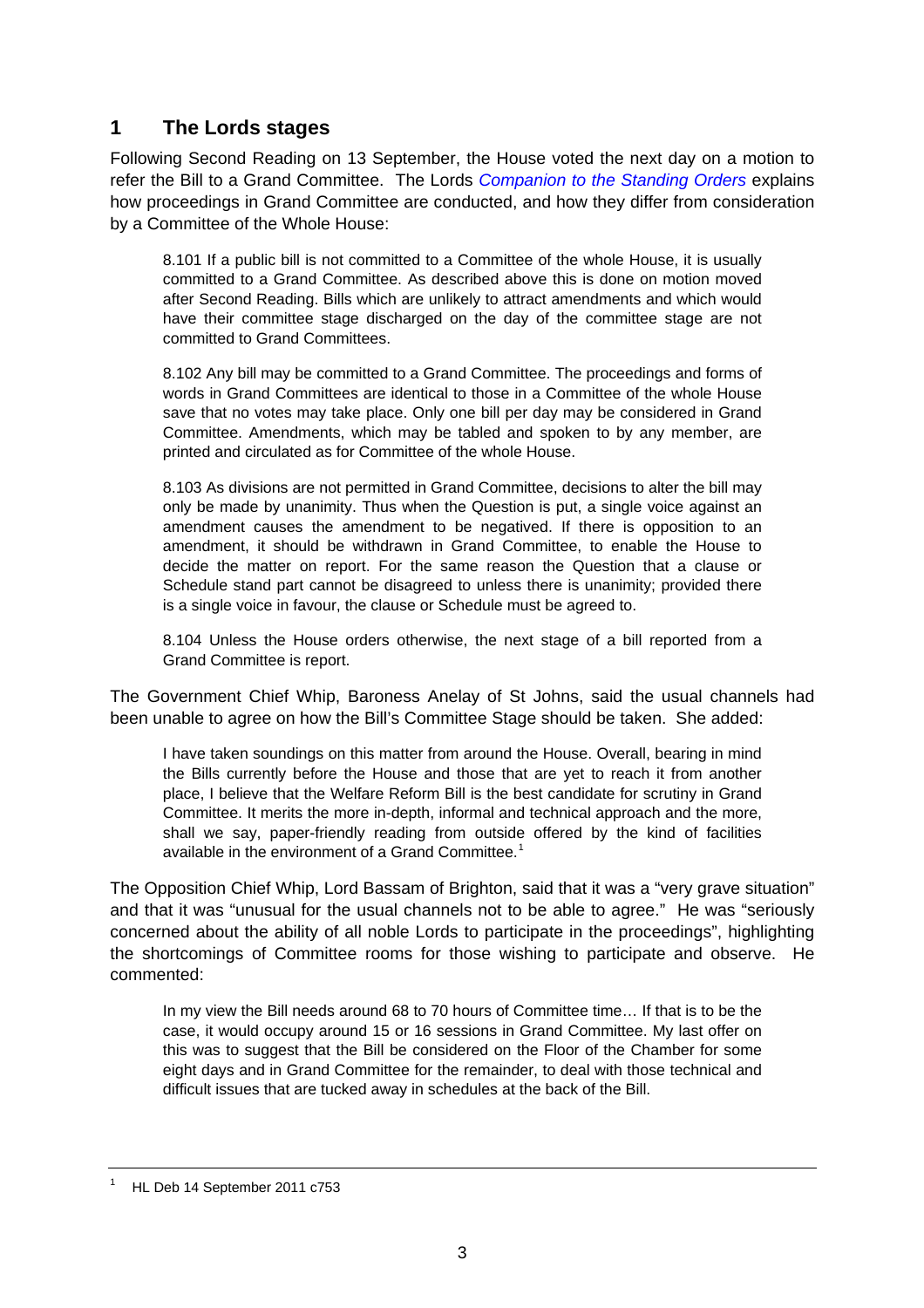The Government have got themselves into a muddle with their legislative programme.<sup>[2](#page-3-0)</sup>

Lady Anelay said that the Government had offered to split the Committee Stage of the Bill between the floor of the House and Grand Committee, but the Opposition had refused:

The offer of four days on the Floor of the House and as many as the House wished to spend in Grand Committee was turned down.<sup>[3](#page-3-1)</sup>

The Opposition Work and Pensions Spokesman, Lord McKenzie of Luton, said that the Bill marked "the biggest change in the welfare system since the 1940s" and therefore deserved enough time on the floor of the House, adding:

I think there was one adjustment we wished to make to it. We have co-operated. As my noble friend Lord Corbett says, we are talking about just four days. If that is what divides us we should take this away, rethink and get back to the usual channels. $4$ 

However, others felt that it was appropriate to refer the Bill to a Grand Committee. The Liberal Democrat Member Baroness Thomas Winchester felt that distractions and pressures on the chamber would mean interruptions and late sittings. A Grand Committee, she argued, would offer more time for proper scrutiny.<sup>[5](#page-3-3)</sup>

Responding to the Opposition's concerns, Lady Anelay said:

The point has been made that there is little difference between us, and that is precisely the case. The Government made an offer which the Opposition rejected. Our offer was to ensure that there was a reasonable split between Grand Committee and the Chamber-a split that would have meant that Peers who are interested in all the other Bills have a proper opportunity to consider those Bills as well. I am convinced that it is right to ask the House to take a decision on this matter.<sup>[6](#page-3-4)</sup>

The motion was agreed by 263 votes to 211.

It was originally planned that there would be twelve days in Grand Committee, but in the event there were 17 sittings in total, with the final day on 28 November 2011.

There were six days at Report; the main issue discussed on each day was as follows:

| Day 1 | 12 December 2011 | <b>Universal Credit</b>                 |
|-------|------------------|-----------------------------------------|
| Day 2 | 14 December 2011 | Housing including under-occupation      |
| Day 3 | 11 January 2012  | <b>Employment and Support Allowance</b> |
| Day 4 | 17 January 2012  | Personal Independence Payment           |
| Day 5 | 23 January 2012  | Benefit cap                             |
| Day 6 | 25 January 2012  | Child support maintenance               |

Links to the *Hansard* proceedings for each stage can be found at the [Parliamentary website](http://services.parliament.uk/bills/2010-11/welfarereform/stages.html).

<sup>2</sup> HL Deb 14 September 2011 c754

<span id="page-3-1"></span><span id="page-3-0"></span> $3$  HL Deb 14 September 2011 c755

<span id="page-3-2"></span><sup>&</sup>lt;sup>4</sup> HL Deb 14 September 2011 c760

<span id="page-3-3"></span><sup>&</sup>lt;sup>5</sup> HL Deb 14 September 2011 cc757-758

<span id="page-3-4"></span><sup>&</sup>lt;sup>6</sup> HL Deb 14 September 2011 c761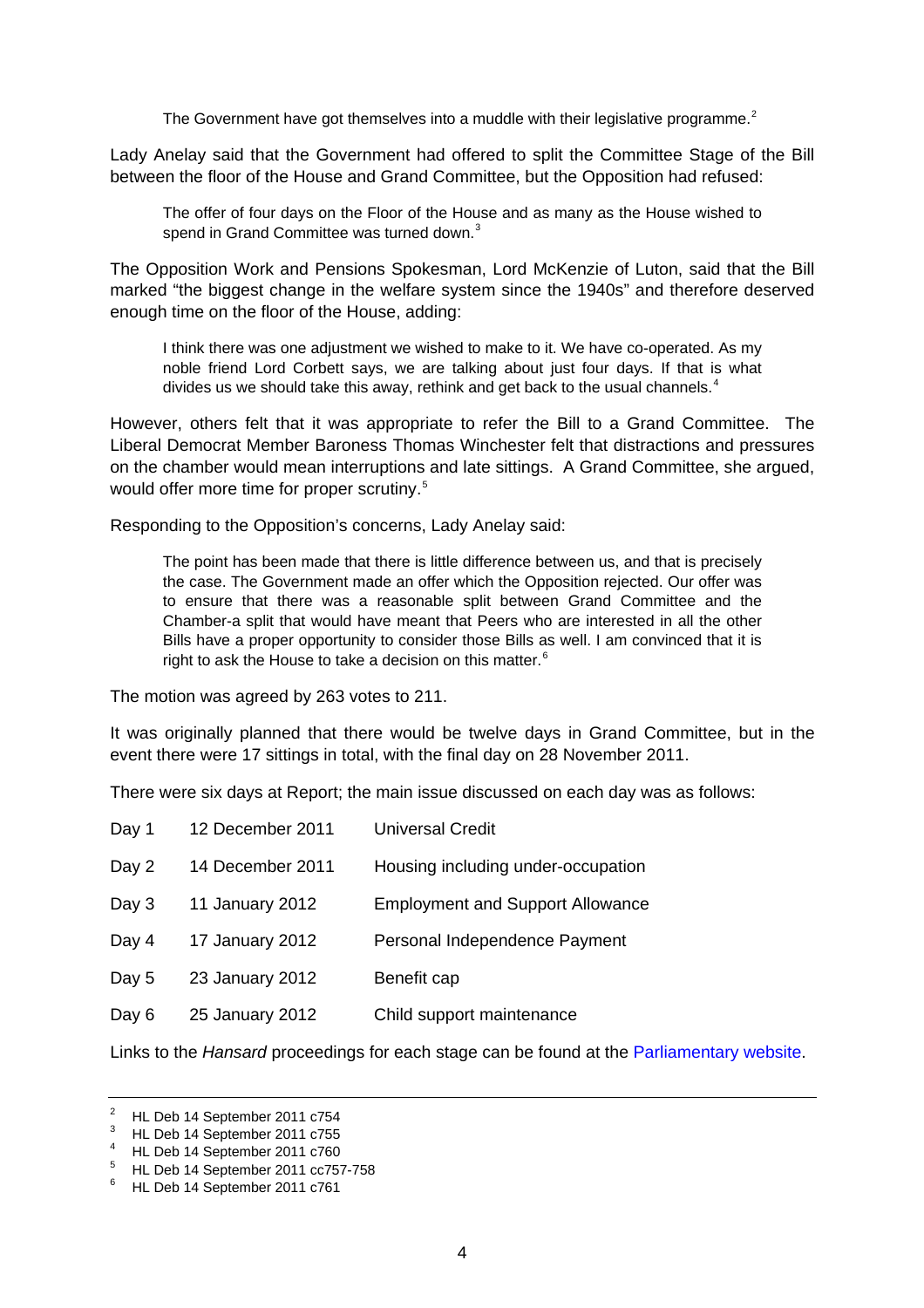<span id="page-4-0"></span>The Lords Third Reading is expected to take place on 31 January 2012.

The remainder of this note gives details of the amendments agreed in Grand Committee and at Report Stage in the Lords. Unless otherwise indicated, clause numbers refer to the Bill as introduced in the House of Lords.[7](#page-4-1)

This note does not detail all amendments to the *Welfare Reform Bill* agreed in the Lords. Minor Government technical or drafting amendments, and certain other non-contentious amendments, are not covered.

### **2 Regulations: procedure**

On 14 July 2011 the House of Lords Delegated Powers and Regulatory Reform Committee published its report on the *Welfare Reform Bill*. [8](#page-4-2) The Committee recommended that regulations under number of provisions in the Bill should be subject either to the affirmative procedure, or to the affirmative procedure on first use only, rather than to the negative procedure. In other areas the Committee suggested that the House might want to seek clarification about the Government's intentions regarding the use of regulation-making powers.

The Government's response to the Committee is included in the  $18<sup>th</sup>$  report of the Committee published on 15 September.<sup>[9](#page-4-3)</sup> In the response, the Minister (Lord Freud) accepted most of the Committee's recommendations (although in almost all cases the undertaking was that the affirmative procedure would apply on first use only). The Government did not however accept the Committee's recommendations in relation to clauses 33, 47 and 89; the relevant extracts from the Minister's response are below:

**Clause 33** relates to supplementary and consequential provision. The Committee states 'We do not therefore regard what is said in support of the negative procedure for the exercise of this Henry VIII power by the Secretary of State as particularly compelling. We therefore recommend that regulations made under clause 33 should be subject to affirmative procedures to the same extent as regulations made by the Scottish Ministers.' I feel that the argument for the negative procedure is valid and, as such, I cannot accept these recommendations. Making all consequential amendments to Regulations subject to the affirmative procedure may impose timing difficulties owing to the likely length and complexity of the regulations.

**Clause 47** relates to procedure for regulation making powers. The Committee recommends that this clause is removed from the Bill. I cannot accept this recommendation as this change is absolutely necessary. The first principles for Jobseekers Allowance were set out and established long ago so it is right that these regulations are now turned negative. I accept that our position should have been made clearer in the Explanatory Memorandum by explaining that the powers are currently affirmative because when they were introduced this was groundbreaking policy and there was great nervousness about the vagueness of the terms "actively seeking" and "available". However the House now has more than 15 years experience of how these powers are used and there is now much case law to clarify the meanings of these terms. We therefore feel that as the concerns raised in 1995 by the Committee, largely,

<sup>7</sup> [HL Bill 75 2010-12](http://services.parliament.uk/bills/2010-11/welfarereform/documents.html)

<span id="page-4-2"></span><span id="page-4-1"></span><sup>8</sup> [HL 182 2010-12](http://www.publications.parliament.uk/pa/ld201012/ldselect/lddelreg/182/18202.htm)

<span id="page-4-3"></span><sup>9</sup> [HL 193 2010-12](http://www.publications.parliament.uk/pa/ld201012/ldselect/lddelreg/193/19302.htm)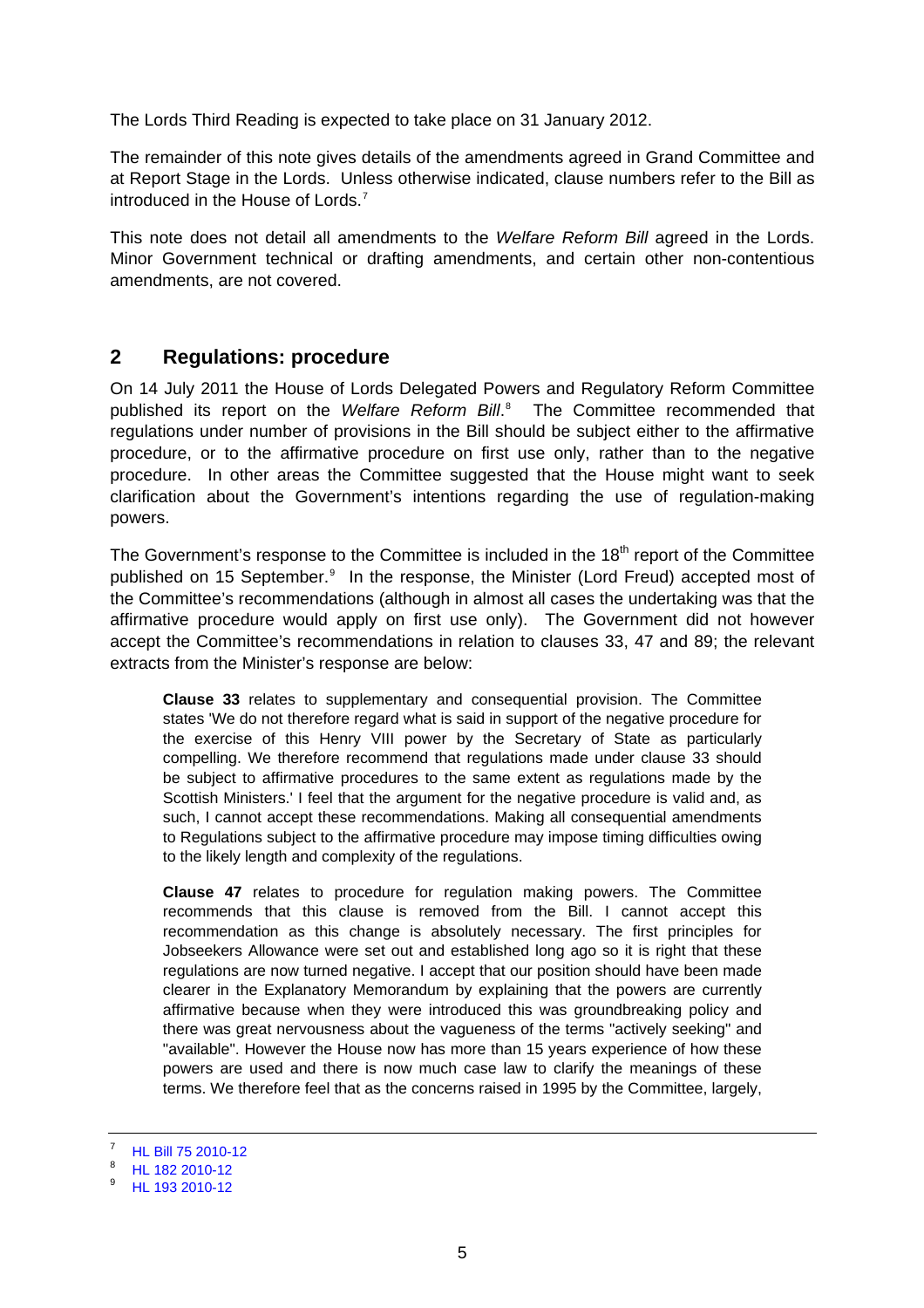<span id="page-5-0"></span>no longer apply and that the safeguard of these provisions being affirmative is no longer necessary.

 $[...]$ 

**Clause 89** relates to powers to make supplementary and consequential provision in relation to Personal Independence Payment. The Committee recommends that regulations made by the Secretary of State under clause 89 should be, where they amend an Act, subject to affirmative procedure. We feel that the argument for negative procedure is valid. Making all consequential amendments to Regulations subject to the affirmative procedure may impose timing difficulties owing to the likely length and complexity of the Regulations. Consequential powers are usually subject to the negative procedure unless they are to be exercised it in a manner which is wider than consequential. It could impose an unreasonable burden when making minor amendments that simply add PIP in legislation which refers to DLA.

Lord Freud set out the Government's position further in a short debate on the 10<sup>th</sup> day of the Grand Committee.<sup>[10](#page-5-1)</sup> In light of the Minister's explanations, the Opposition withdrew its amendments relating to regulation-making procedures.

Governments were agreed to during the course of the Grand Committee proceedings to implement the undertakings given by the Minister in his response to the Delegated Powers and Regulatory Reform Committee.

## **3 Universal Credit**

No Opposition of backbench amendments to the provisions in Part 1 of the Bill relating to Universal Credit were agreed (although Lord Best's amendment on under-occupation of social housing – see section 4 below – also affects the housing element of Universal Credit).

### **3.1 Government amendments**

At the ninth sitting of the Grand Committee on 1 November, the Minister for Welfare Reform, Lord Freud, announced that the Government intended to replace the provisions in clause 30 (Piloting: regulations) to expand the scope for piloting and testing different aspects of the Universal Credit system. He explained:

It is vital that we are able continuously to test, improve and evolve the universal credit system after it is introduced. It is key element that we should have the flexibility to respond to change and ensure that the system does not stagnate while the world develops around it. The amendments I tabled will achieve this constant evolution.

The original wording of Clause 30 provided for piloting measures only to see if they would improve a claimant's chances of entering work, or of finding more or better-paid work. While this is a key objective, universal credit will also simplify the benefits system, improve work incentives and change behaviour. Amendments 56A and 69A will ensure that we are able to test approaches that cover these wider principles.

If we are to ensure that we have the flexibility to develop and continuously improve universal credit, we must ensure that piloting can also include the testing of changes to the structure, design and delivery of the benefit. The ability to run controlled pilots of tests-for example, of whether advances in technology could improve the structure or

<span id="page-5-1"></span><sup>10</sup> HL Deb 3 November 2011 cc505-512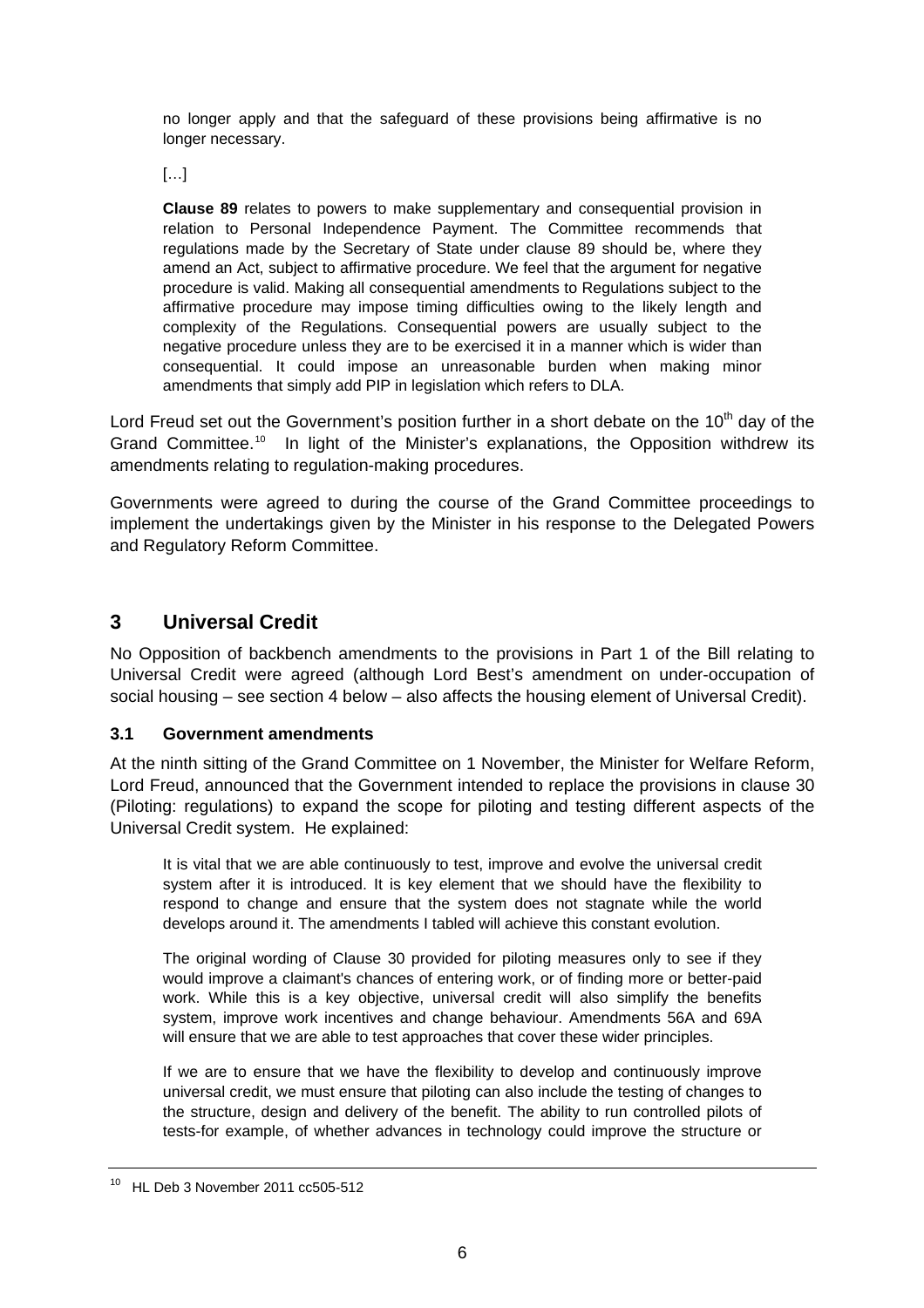<span id="page-6-0"></span>delivery of universal credit-will be a fundamental part of the evolution of the benefit and of its ability to remain responsive to claimants' needs.<sup>[11](#page-6-1)</sup>

The Opposition welcomed the amendments. Clause 30 was disagreed to, and a New Clause on "pilot schemes" was later added to the Bill (before clause 42).

## **4 Under-occupation of social housing**

It is the Government's intention to use provisions in the Bill to restrict the amount of Housing Benefit that a working-age tenant in social housing could receive if they are deemed to be living in a property that is larger than they need. Lord Freud clarified the rates of reduction to be applied at Report stage:

In setting the percentage reduction rates, we have considered the sorts of rent differentials seen in the social rented sector alongside the question of affordability for the taxpayer. We intend to set the percentage reduction rates at 14 per cent for underoccupiers with one additional bedroom, and 25 per cent for underoccupiers with two or more additional bedrooms.

We think that the average cost to affected claimants, in terms of reduced housing benefit entitlement, will be around £14 a week in 2013-14. The majority of claimants affected-just over three-quarters of the total-are underoccupying their accommodation by just one bedroom. For this group, the average reduction will be around £12 a week. For those underoccupying by two or more bedrooms, the average reduction will be around £22 a week. $12$ 

On Report Lord Best sought to define under-occupation using the Department of Communities and Local Government's (DCLG) "[bedroom standard](http://www.communities.gov.uk/housing/housingresearch/housingsurveys/surveyofenglishhousing/sehlivetables/surveyenglish/224421/)." This standard, which differs considerably from the statutory room/space standards, has been used to measure overcrowding since the 1960s.<sup>[13](#page-6-3)</sup> DCLG deems a social tenant to be under-occupying if they have two or more spare bedrooms whereas the DWP's test would not allow one spare bedroom. Lord Best said:

Under the fierce new test, a family would be counted as underoccupying if, for example, two teenage girls were not sharing the same room, or if an older couple, one of whom is below pension age, have a two-bedroom flat.<sup>[14](#page-6-4)</sup>

Lord McKenzie proposed an amendment to Lord Best's amendment (with which Lord Best agreed) and a further change, similar to that proposed by Baroness Hollis in Grand Committee, to prevent a Housing Benefit restriction where the tenant had not been offered suitable alternative accommodation by their social landlord. He expressed support for Lord Best's position and explained how the composite amendment would work:

...the amendments would not disturb the basic proposition in the amendments of the noble Lord, Lord Best, so that where there is no suitable alternative offer, the DCLG

<span id="page-6-2"></span><span id="page-6-1"></span><sup>11</sup> HL Deb 1 November 2011 c430GC

 $12$  HL Deb 14 December 2011 cc1302-3

<span id="page-6-3"></span><sup>&</sup>lt;sup>13</sup> The English Housing Survey uses this standard as an indicator of occupation density. The definition of the [bedroom standard](http://www.communities.gov.uk/housing/housingresearch/housingsurveys/surveyofenglishhousing/sehlivetables/surveyenglish/224421/) can be found on the DCLG website. 14 HL Deb 14 December 2011 c1285

<span id="page-6-4"></span>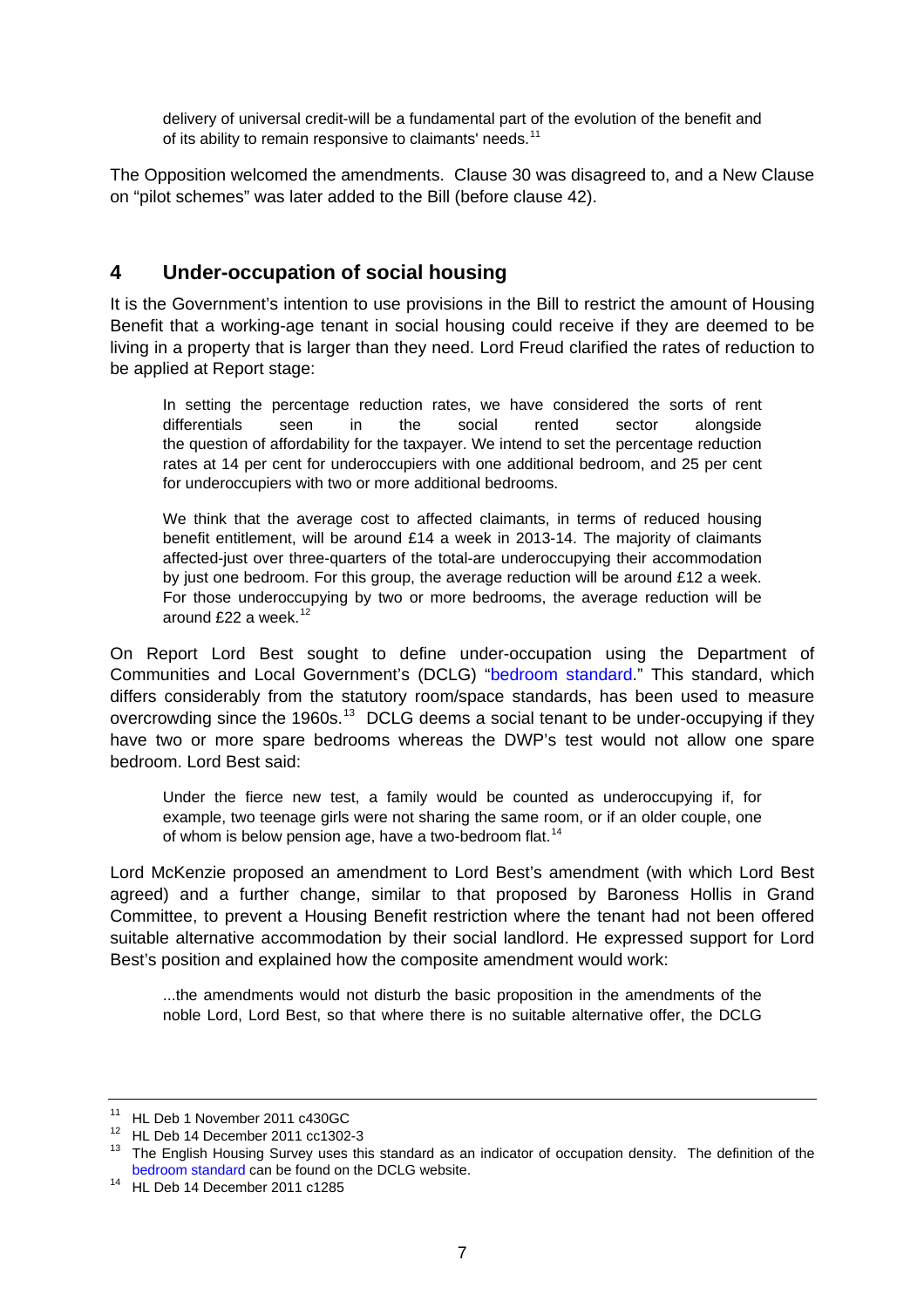definition of underoccupation should be used, and the tax would not apply unless there was more than one spare bedroom.<sup>[15](#page-7-0)</sup>

Lord Kirkwood of Kirkhope described the composite amendment as "one of the most significant amendments in the whole of the Report stage." He said:

This amendment mitigates the Bill's policy of tackling underoccupation; it is not a full frontal assault on the policy.<sup>[16](#page-7-1)</sup>

Responding for the Government, Lord Freud advised that an additional £30 million annually would be added to the discretionary housing payment budget from 2013-14. This funding will be aimed specifically at under-occupying disabled people living in significantly adapted accommodation and at foster carers who keep a spare room when they are between fostering placements.[17](#page-7-2) Lord Freud said "the case for providing some mitigation for these two groups is clear, but we have decided that the way to do it is through the discretionary housing payment route rather than through specific amendments."<sup>[18](#page-7-3)</sup> On the question of transition for social housing tenants, he said that the Government will:

...make maximum use of the time available between now and the measure coming into force to help prepare local authorities and social landlords for the changes, which in turn will benefit those who are affected.<sup>[19](#page-7-4)</sup>

He addressed Lord Best's and Lord McKenzie's amendments:

Amendments 14 and 49, from the noble Lord, Lord Best, would exempt claimants from the measure where they underoccupy by just one bedroom. Amendment 12 would appear to tie Amendment 14 in with the housing costs calculation for universal credit.

There is a tension here between the bedroom standard, which is a widely used standard which views underoccupation as having two or more extra bedrooms, and the local housing allowance size criteria, which we propose to use for housing benefit purposes and which we already use for the private rented sector.

Our size criteria take a more generous view on the age at which someone is entitled to their own bedroom. Since the deregulation of rents in 1989, we have been using 16 as the adult threshold in size criteria for housing benefit purposes. The bedroom standard, on the other hand, sets the threshold at 21. Against these stricter criteria, however, the English Housing Survey and other similar surveys then consider the household to be underoccupying their accommodation only if they have more than one additional bedroom above the bedroom standard, a point the noble Lord, Lord Best, made. The size criteria that we propose to introduce into the social sector consider any number of spare bedrooms to be underoccupation. Neither approach is right or wrong. In some cases, the bedroom standard plus one will be more generous than the local housing allowance size criteria, in some they will work out the same and in a few cases the LHA size criteria would actually prove to be more generous.

[...]

<span id="page-7-0"></span><sup>15</sup> HL Deb 14 December 2011 cc1287-8

<span id="page-7-1"></span> $16$  HL Deb 14 December 2011 c1294

<span id="page-7-2"></span><sup>17</sup> HL Deb 14 December 2011 cc1301-2

<span id="page-7-3"></span><sup>18</sup> HL Deb 14 December 2011 c1302

<span id="page-7-4"></span><sup>19</sup> HL Deb 14 December 2011 c1303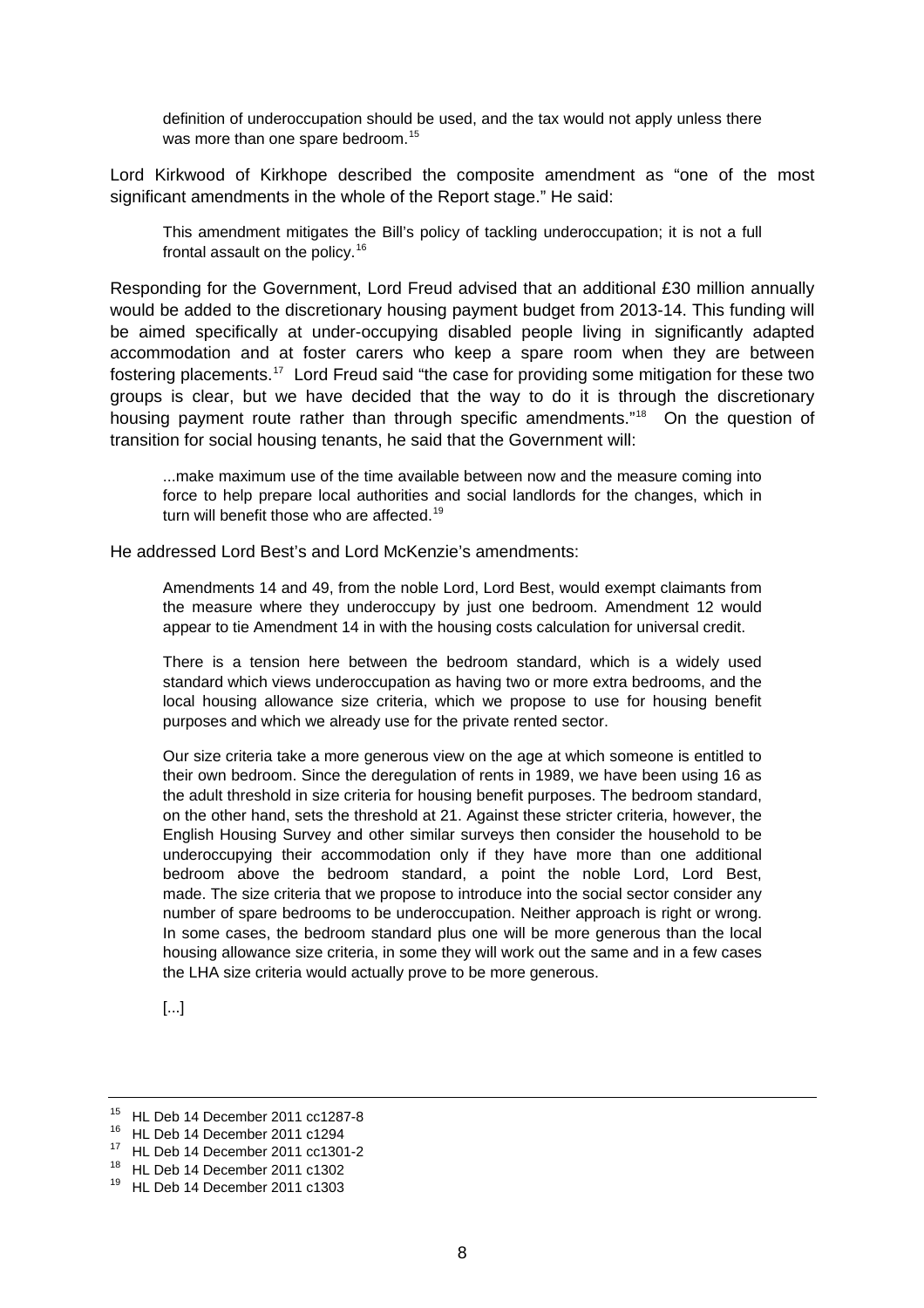I emphasised at the beginning of my response that the introduction of size criteria is fundamentally about savings. Without the inclusion of those who underoccupy by one bedroom, we would not achieve the £500 million savings expected from 2013.

The noble Lord, Lord Best, challenges our savings estimate. As I have set out in the evidence, though, a majority of people will pay the additional amount for the larger property. The cost of renting in the private rented sector may generally be higher but those who choose to move out of the cheaper social housing into private housing because they are underoccupying will by definition free up accommodation in social housing that can be offered to those on the housing waiting list or those living in expensive temporary accommodation. That argument from the noble Lord simply does not stand. If we excluded one-bedroom underoccupiers, we would lose around £300 million of the estimated savings. The fiscal case driving this measure forward must not be underestimated.

One other point made by the noble Lord, Lord Best, is about who is affected, and about concern for children. But by definition we are looking at people whose children have left, and so are underoccupying. The impact assessment shows that claimants with children are less likely to be affected by the measure than those without children. Only around a third of the claimants potentially affected have children living with them.

The other point raised by the noble Lord was about the difficulty of this working-age group pre-empting the room that pensioners might be transferred to. However, this measure will, over the longer term, help ensure that people are in suitably sized accommodation before they become pensioners. Our expectation is that the proportion of pensioners who need to or could downsize will in future be lower.

The other concern raised by the noble Lord, and indeed by the noble Baroness, Lady Hollis, is the implementation risk of costs to landlords. We are planning to work through these issues as part of our engagement with other departments, including the devolved Administrations, and with social landlords and local authorities. An implementation group has been set up which is already being used to explore the potential impact on landlords' costs as a result of this measure. We should bear in mind, however, that social landlords already collect rent from many claimants: for example, where the claimant has some income and only receives partial housing benefit, or where they have a non-dependent living with them.

The Government recognise that households are sometimes allocated properties with at least one extra bedroom by their landlord. This measure does not preclude them from continuing to do so. It is of course important that any household being allocated a larger property is aware of the implications in relation to housing benefit. We will work with stakeholders to ensure that communications are effective. Exempting this group is simply unaffordable. I beg the noble Lord, Lord Best, not to move Amendments 14 and 49.

Amendments 14ZZA and 49A would effectively modify that exemption to where there is no suitable alternative accommodation within the social rented sector, alongside Amendments 14 and 49. I will now explore that issue in relation to these amendments, and with regard to Amendment 17A.

We have heard a great deal about the lack of housing supply, and therefore the lack of suitable alternative accommodation. I recognise that there is not the sufficient range of stock in many areas that would enable landlords always to suitably house people according to the size of their household. That was acknowledged in the impact assessment. Noble Lords have highlighted some clear examples of when an extra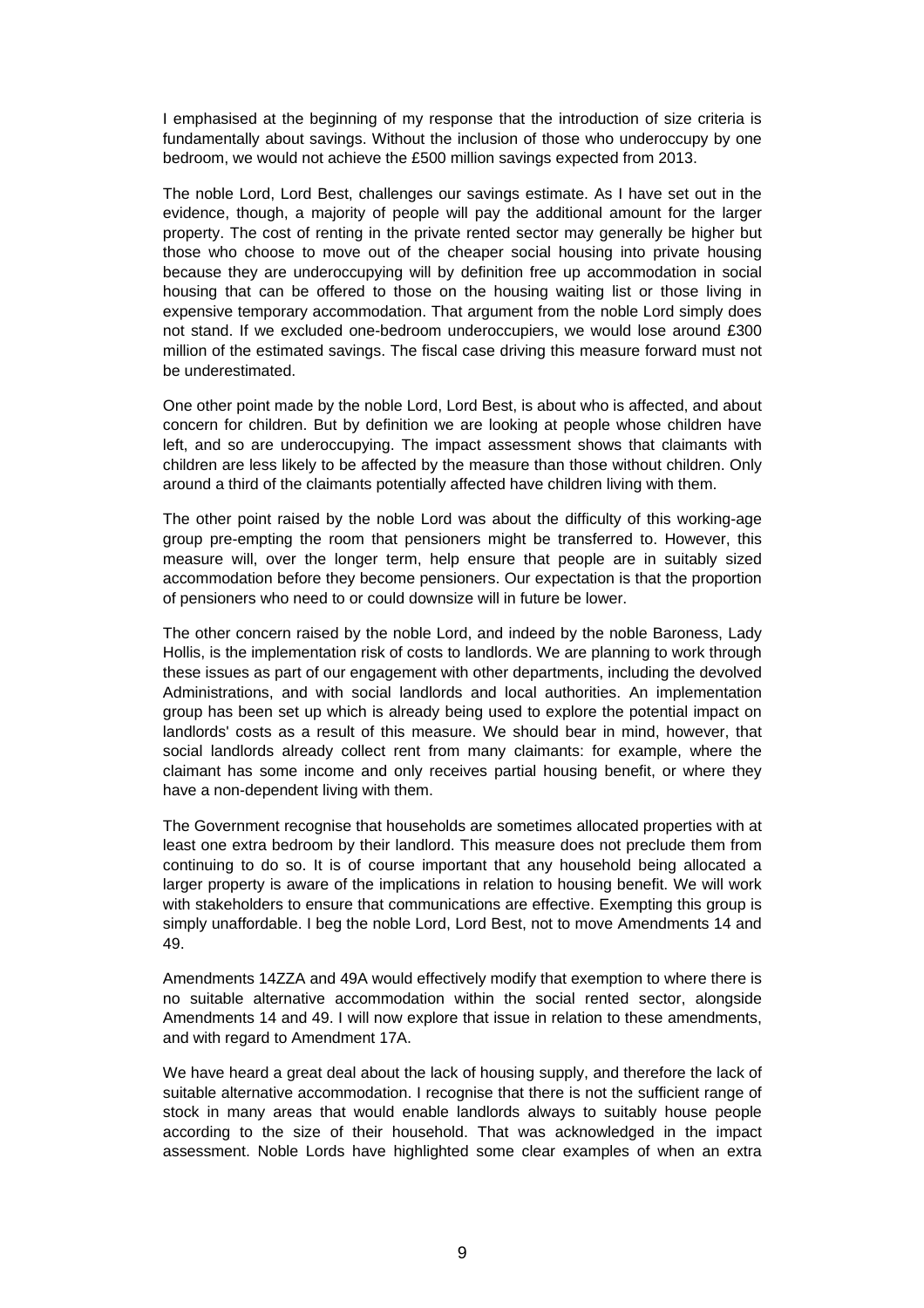bedroom is not spare, but is actually being put to good use, such as in the case of teenagers under 16 of the same gender having their own room to do their homework.

As I have said, the LHA size criteria are more generous than the bedroom standard, in that they provide for an extra bedroom for every adult from the age of 16 rather than 21. However, these size criteria are for housing benefit purposes only. We are not insisting that everyone is housed according to those rules, but it is right to expect those who have that additional space-whether it is spare or not is not necessarily the point-to make a reasonable contribution to the rent. This puts those in the social rented sector on a more equal footing with those claimants living in the private rented sector where size criteria have always played a part in the housing benefit claim. Indeed, owneroccupiers also have to consider what they can afford.

This exemption is too broad, and would be complex and costly to administer. Suitability of accommodation will vary according to an individual's circumstances. If there is a smaller property in a location 60 miles away, where there happen to be jobs, is that suitable? It would not be possible to pin down through regulations unless they were so broad as to open the door to exempting almost everyone, thus significantly reducing the potential savings. It is not possible to predict the loss in savings, given the uncertainty surrounding this amendment, but it is not hard to see how the number of exemptions through this approach could spiral out of control.

In most cases where there is no suitable accommodation, we expect that claimants and their partners will find ways of meeting the shortfall-through employment, we hope, or through increased earnings. For those who are genuinely struggling to meet the shortfall and who have exhausted all possible options, the local authority might consider a discretionary housing payment. I beg the noble Lord, Lord McKenzie, not to move Amendments 17A, 14ZZA and 49A.

In summing up, I emphasise that this is not the end of the process. We have had to make some hard choices here to make the necessary savings as part of the deficitreduction plan. We are balancing that by protecting those for whom being able to remain in their adapted homes and lead an independent life is rightly not something to be messed around with. Likewise, we recognise the vital work of foster carers and have in place additional funding to ensure that they are not discouraged. A watchful eye will be kept on the £30 million boost to the discretionary housing payment pot. A review will inform our evaluation of this measure. We have more than a year until implementation and we are using that time to explore the risks for landlords and claimants alike to minimise the potential for arrears and all the associated costs that can arise from them. We will continue to work closely with our stakeholders and draw on their expertise in this House. I ask for this amendment to be withdrawn.<sup>[20](#page-9-0)</sup>

Lord Best pressed amendment 12, to pave the way for amendment 14, to a vote – the amendment was agreed by 258 votes to 190. $^{21}$  $^{21}$  $^{21}$  Subsequently Lord Best's amendment 14, as amended by Lord McKenzie's amendment 14ZZA, was also agreed.<sup>[22](#page-9-2)</sup> A full analysis of the vote can be found at the [Lords Divisions results](http://www.parliament.uk/business/publications/business-papers/lords/lords-divisions/) section on the Parliamentary website.

<span id="page-9-0"></span> $20$  HL Deb 14 December 2011 cc1304-7

<span id="page-9-1"></span> $21$  HL Deb 14 December 2011 c1307

<span id="page-9-2"></span> $22$  HL Deb 14 December 2011 c1316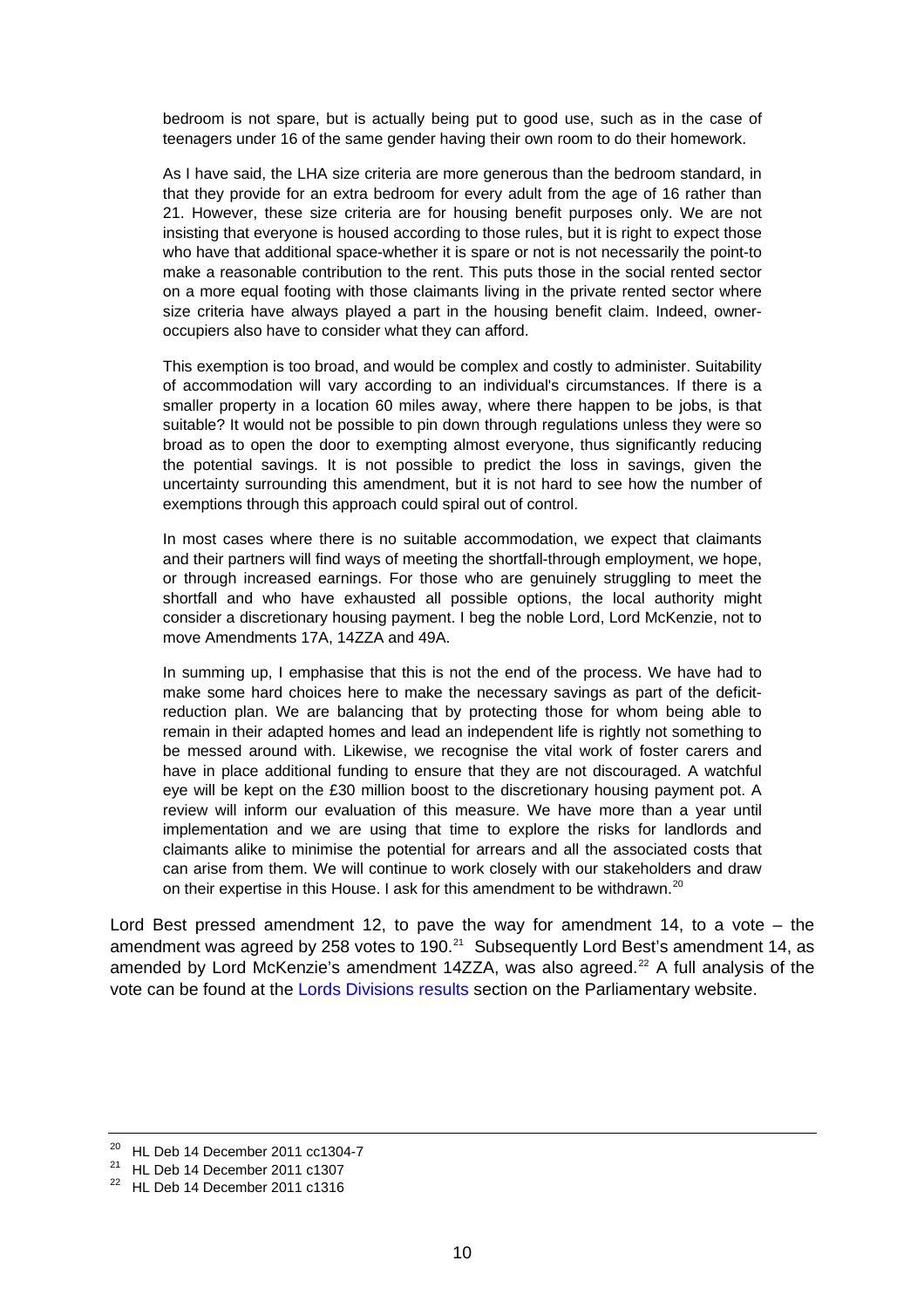## <span id="page-10-0"></span>**5 Employment and Support Allowance**

Part 2 of the Bill includes controversial provisions relating to the Employment and Support Allowance  $(ESA).^{23}$  $(ESA).^{23}$  $(ESA).^{23}$  The Government proposes to:

- limit receipt of contributory ESA for those in the Work-Related Activity Group (WRAG) to twelve months; and
- abolish the rules whereby people incapacitated early in life can become entitled to contributory ESA without having to satisfy the usual National Insurance contribution conditions (these are sometimes known as the "ESA youth rules" or "ESA in youth")

A DWP briefing note, *[Proposed changes to contribution-based Employment and Support](http://www.dwp.gov.uk/docs/esa-changes-q-and-a.pdf)  [Allowance](http://www.dwp.gov.uk/docs/esa-changes-q-and-a.pdf)* (September 2011) gives further background on both measures.

The Government's reasons for introducing these measures are also discussed in section 2 (pp4-8) of [Library Research Paper 11/23.](http://www.parliament.uk/briefing-papers/RP11-23) Debates on these issues during the Commons Stages are summarised in [pp35-37 of Library Research Paper 11/48](http://www.parliament.uk/briefing-papers/RP11-48).

In the Lords, the ESA changes were considered at the 11<sup>th</sup> sitting of the Grand Committee (8) [November\)](http://www.publications.parliament.uk/pa/ld201011/ldhansrd/text/111108-gc0001.htm#11110875000146) and at Report on [11 January 2012.](http://www.publications.parliament.uk/pa/ld201212/ldhansrd/text/120111-0001.htm#12011182000884) Government amendments were agreed in Grand Committee and at Report. The Government was also defeated on three sets of amendments at Report.

#### **5.1 Government amendments**

In Grand Committee, the Minister for Welfare Reform, Lord Freud, moved amendments to ensure that any time spent on the ESA "assessment phase" (the period at the beginning of a claim prior to person undertaking the Work Capability Assessment) does not count towards the 365 days for time-limiting purposes. He explained:

Amendments 72 and 76 are technical amendments that seek to restore the original policy intent for Clauses 51 and 52. The current wording of those clauses meant that days in the assessment phase before the determination that the claimant should be placed in the support group must count towards the calculation of the 365-day limit. This would not of course affect a claimant who remains in the support group throughout their ESA award, but it would affect those claimants who moved to the work-related activity group from the support group, at which point they would be entitled only to the balance of the 365 days after deducting the day spent in the assessment phase. This was never our intention and I urge noble Lords to accept this amendment $24$ 

The amendments were agreed.

At Report, further Government amendments were moved by Lord Freud to ensure that claimants whose time-limited award of contributory ESA had ended could re-qualify for contributory ESA if their condition subsequently deteriorated such that they became eligible for the ESA Support Group. The Minister explained:

The government amendments will enable people whose contributory ESA, while in the WRAG, has ceased as a result of time limiting, to requalify for an award of ESA if, after

<span id="page-10-1"></span><sup>23</sup> For an overview of the benefit, see *[Employment and Support Allowance: an introduction](http://www.parliament.uk/briefing-papers/SN05574)*, Library Standard [Note SN05574](http://www.parliament.uk/briefing-papers/SN05574)

<span id="page-10-2"></span><sup>24</sup> HL Deb 8 November 2011 c29GC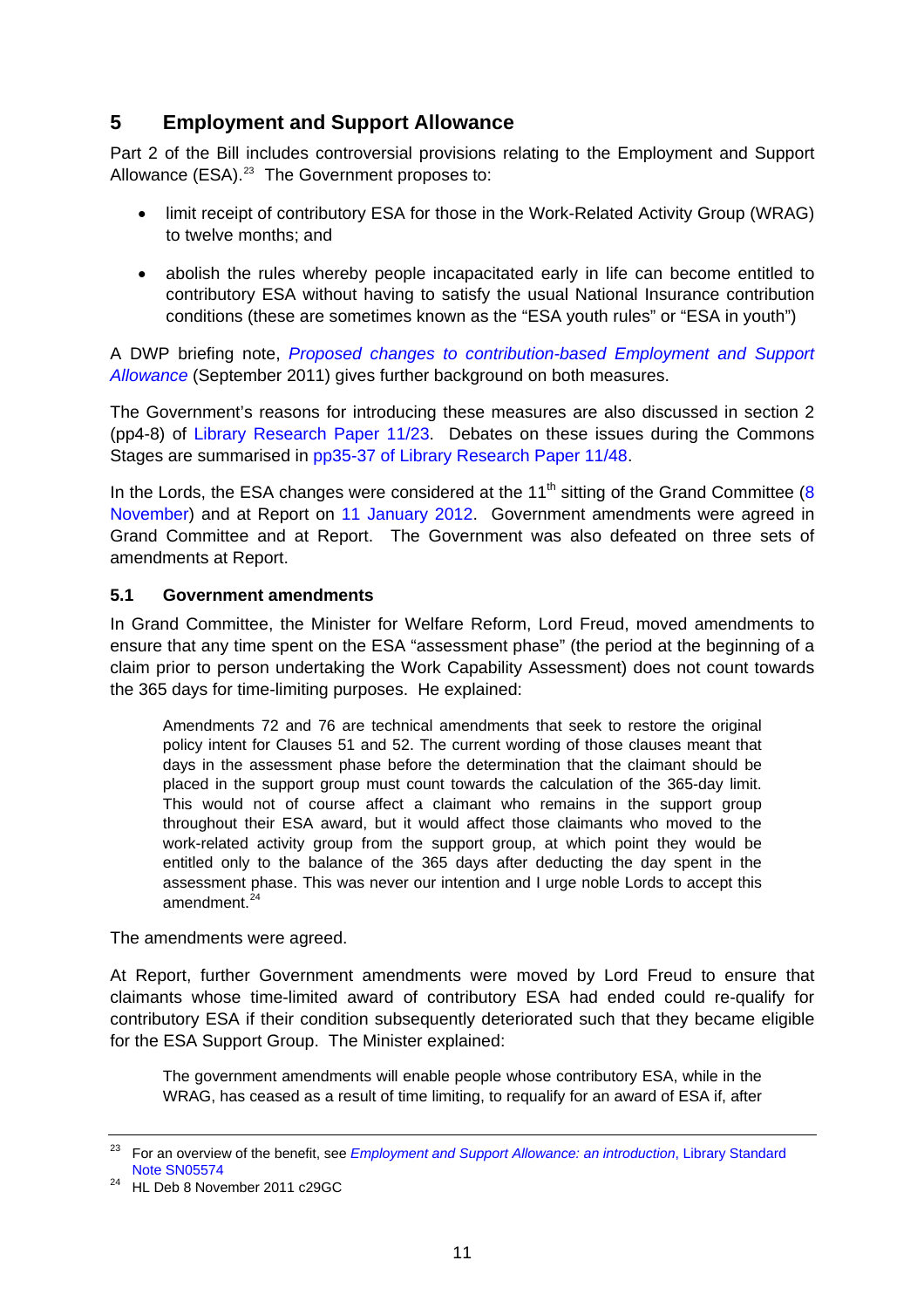<span id="page-11-0"></span>their award ends, they continue to have, or are treated as having, limited capability for work, and-I stress this point-at any time thereafter they develop and continue to have limited capability for work-related activity and would become eligible for the support group. The substance of this new category of entitlement is found in Amendment 43, which provides for claimants to have further entitlement after time limiting has been applied to an award of contributory ESA. I note with pleasure that the noble Lord, Lord McKenzie, and the noble Baronesses, Lady Morgan and Lady Meacher, have added their names in support of Amendment  $43.^{25}$  $43.^{25}$  $43.^{25}$ 

The amendments were agreed.

#### **5.2 Other amendments**

At Report Stage on 11 January, the Government was defeated on divisions on three amendments relating to Employment and Support Allowance:

- On an amendment moved by the Crossbencher [Baroness Meacher](http://www.parliament.uk/biographies/lords/molly-meacher/22409) to **retain the ESA youth rules for young people in the Support Group** (though the situation remains unclear following a separate Government amendment agreed later in the proceedings);
- On an amendment tabled by the Crossbencher [Lord Patel](http://www.parliament.uk/biographies/lords/narendra-patel/26804) to **extend the time limit for contributory ESA from one year to at least 2 years**; and
- On a separate amendment tabled by Lord Patel to **exempt from the time limit claimants receiving treatment for cancer, or receiving benefit as a consequence of being diagnosed with cancer**

Further information is given below.

#### *Retention of ESA youth rules for people in the Support Group*

The DWP's *[Impact Assessment for Abolition of concessionary Employment and Support](http://www.dwp.gov.uk/docs/esa-youth-provisions-wr2011-ia.pdf)  [Allowance \(ESA\) 'youth' National Insurance qualification conditions](http://www.dwp.gov.uk/docs/esa-youth-provisions-wr2011-ia.pdf)* explains what the Government is proposing and why it believes it is necessary:

At present, special arrangements apply which allow certain young people to qualify for contributory ESA under the ESA 'youth' provision, without having to satisfy the National Insurance contribution conditions which apply to all other claimants. Abolishing this concession from April 2012 puts those previously eligible for ESA 'youth' on an equal footing with others who have to satisfy the relevant National Insurance conditions before they qualify for contributory ESA, which will create a simpler system. Government intervention is necessary to ensure entitlement to contributory ESA applies consistently to all customers.<sup>[26](#page-11-2)</sup>

Speaking to her amendment at Report, Baroness Meacher said that the Government's case for abolishing the ESA youth rules was "extraordinarily weak":

First, they argue that abolishing the youth entitlement to contributory benefit puts those young people on the same footing as everyone else claiming contributory ESA. This is surely simply not the case. These young people with congenital conditions or impairments so severe that they are entitled to the support group provision are in a completely different category from people who are able to earn and build up capital,

<span id="page-11-1"></span> $25$  HL Deb 11 January 2011 c123

<span id="page-11-2"></span> $26$  February 2011, p1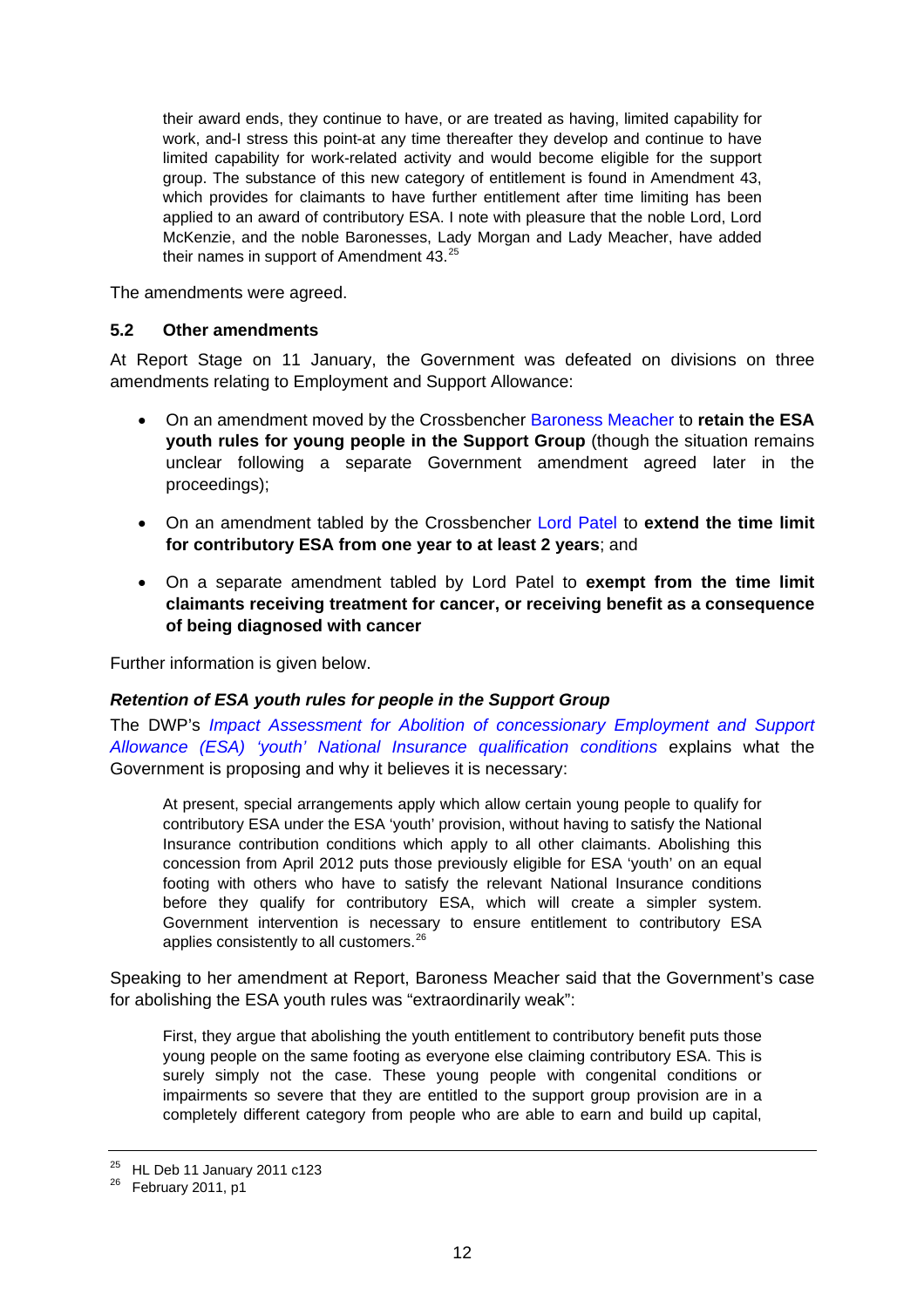pay contributions and thus have some kind of dignity. They are surely in a category of their own.<sup>[27](#page-12-0)</sup>

Baroness Meacher argued that by removing entitlement to non-means-tested support from a young person could make it more difficult for them to find a partner, and thereby increase their long-term financial reliance on the state:

How much more difficult for someone to find a partner if not only do they have to cope with their own severe disabilities, but they are also a financial burden if they have no entitlement of their own to any income should their partner have any earnings? Such a position is quite different from an able-bodied person who has had an opportunity to build up earnings and capital-and indeed a pension of their own.<sup>[28](#page-12-1)</sup>

#### She went on:

This is not an even playing field. The Government will argue that most of these young people will be entitled to some means-tested benefit. Indeed, I understand that only 10 per cent will receive nothing at all under a means-tested system. Then - you could turn that argument on its head - there will therefore be very little savings by denying these people the dignity of an entitlement to some benefit. Why remove that dignity from this peculiarly disadvantaged group?[29](#page-12-2)

For the Government, Lord Freud reiterated the case for abolition set out at previous stages of the Bill. He also said that a recent judgment of the European Court of Justice – in the case of Lucy Stewart<sup>[30](#page-12-3)</sup> – further strengthened the Government's case. The case concerned a young woman with Downs Syndrome who at the age of ten moved with her parents to live in Spain. On reaching 16, she tried to claim Incapacity Benefit under the special rules applying to people incapacitated in youth (which were later carried over to ESA when that benefit was introduced), but was refused because she did not satisfy the presence and ordinary residence tests. Lord Freud commented:

[The ECJ's] judgment made it clear that we cannot use the past/present test to deny access to a benefit if a claimant demonstrates a genuine link to the UK in other ways, which may include consideration of the relationship of a claimant and the social security system of the competent member state or claimants' family circumstances. The past/present test requires that a claimant must be present in Great Britain for 26 weeks out of the last 52 preceding a claim for employment and support allowance. We still lost the case, even though we had lots of powers on residence. Clearly, the view of this Government is that it should be a matter for the Government of this country to decide how people qualify for benefits. The effect of this judgment is that young people can qualify for a benefit even when they have not lived in this country for many years.<sup>[31](#page-12-4)</sup>

Lord Freud said that the case was causing "enormous concern at a number of levels" and that the Government was "currently challenging Commission lawyers on it." Removing entitlement to contributory ESA for young people was, he argued, the appropriate response to the situation.

<span id="page-12-0"></span><sup>27</sup> HL Deb 11 January 2012 cc132-133

<span id="page-12-1"></span><sup>&</sup>lt;sup>28</sup> HL Deb 11 January 2012 c133

<span id="page-12-2"></span><sup>&</sup>lt;sup>29</sup> HL Deb 11 January 2012 c133<br><sup>30</sup> C-503/09 of 21 July 2011

<span id="page-12-3"></span>

<span id="page-12-4"></span> $31$  HL Deb 11 January 2011 c143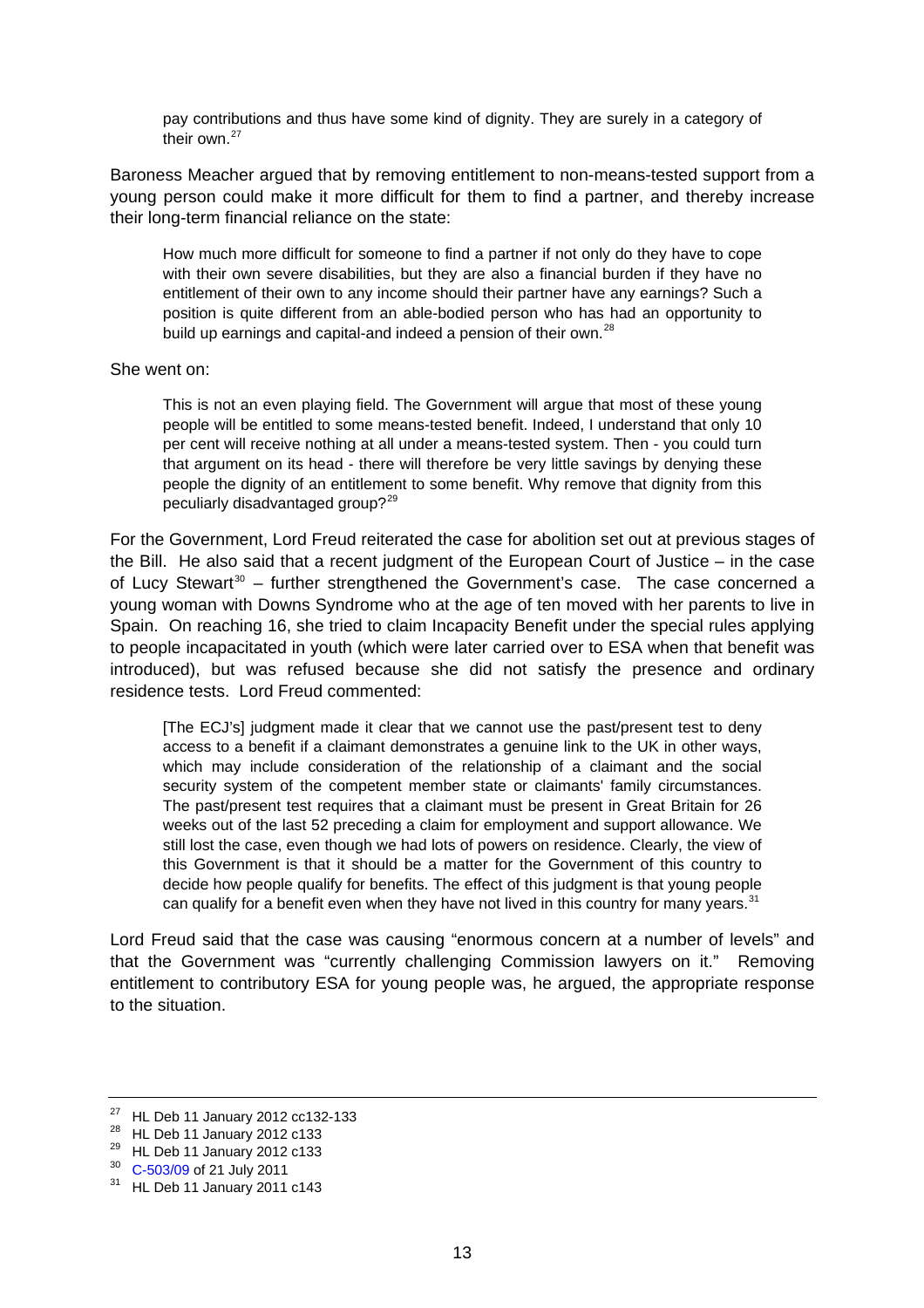For the Opposition, Lord McKenzie of Luton acknowledged concerns about the implications of the Lucy Stewart case but questioned whether the Government's response was appropriate:

…the Minister is praying this EU ruling in aid of his desire to stop the youth condition continuing in future. He has already said that that ruling has much wider implications, and that there will be a wider need to look at how it can be fully addressed. In those circumstances, is it not unfair of him simply to target this particular benefit and say, "This can be dealt with by stopping it", rather than addressing a wider solution in due  $course?$ <sup>[32](#page-13-0)</sup>

In response to the Minister, Baroness Meacher said:

What we have here is an attempt to protect the dignity of a very vulnerable group of severely disabled people at a cost of £10 million, which is absolutely paltry. $33$ 

She added that while the whole House had made it clear that it was behind the Government's attempts to tackle benefit tourism, "I feel that we are being somewhat sidetracked by the intervention on the European Union."[34](#page-13-2)

Baroness Meacher's amendment (amendment 36A) was agreed by 260 votes to 216 (a full analysis of the vote can be found at the [Lords Divisions results](http://www.parliament.uk/business/publications/business-papers/lords/lords-divisions/) section on the Parliamentary website).

Amendment 36A was intended as a paving amendment to a substantive amendment – 46 – to be moved later in the proceedings. However, before amendment 46 could be moved, Lord Freud moved Government amendment 45A, which had the opposite effect to amendment 46. On division, the Government amendment was agreed by 132 votes to 49.<sup>[35](#page-13-3)</sup> Opposition Members had assumed that the Government would not press its amendment to the vote, given the earlier decision of the House on Baroness Meacher's amendment, and complained that the Government had decided to call a division at a time when most Members had gone home, on the assumption that the point of principle had been established.

For the Opposition, Lord McKenzie of Luton commented:

My Lords, this is somewhat unprecedented, and I am trying to be helpful here. The House is in danger of getting into a considerable muddle. I respectfully suggest to your Lordships that we should perhaps adjourn to try to sort this out, or perhaps come back to it when the House is in fuller session. I do not think that anyone on our side wants to accuse the Government of sharp practice, but that is certainly how it feels at the moment. That is not right or good for the reputation of the House. $36$ 

In response, Lord Freud said that he accepted that amendment 46 was consequential on amendment 36A.

Amendment 46 was then agreed without a vote.

Both amendment 46 and Government amendment 45A deleted the existing clause 52 from the Bill and substituted a new clause. It appears that amendment 46 does not supersede

<span id="page-13-0"></span><sup>32</sup> HL Deb 11 January 2011 c145-146

<span id="page-13-1"></span><sup>33</sup> HL Deb 11 January 2011 c146

<span id="page-13-2"></span><sup>34</sup> HL Deb 11 January 2011 c146

<span id="page-13-3"></span> $35$  HL Deb 11 January 2011 c202

<span id="page-13-4"></span><sup>36</sup> HL Deb 11 January 2011 c204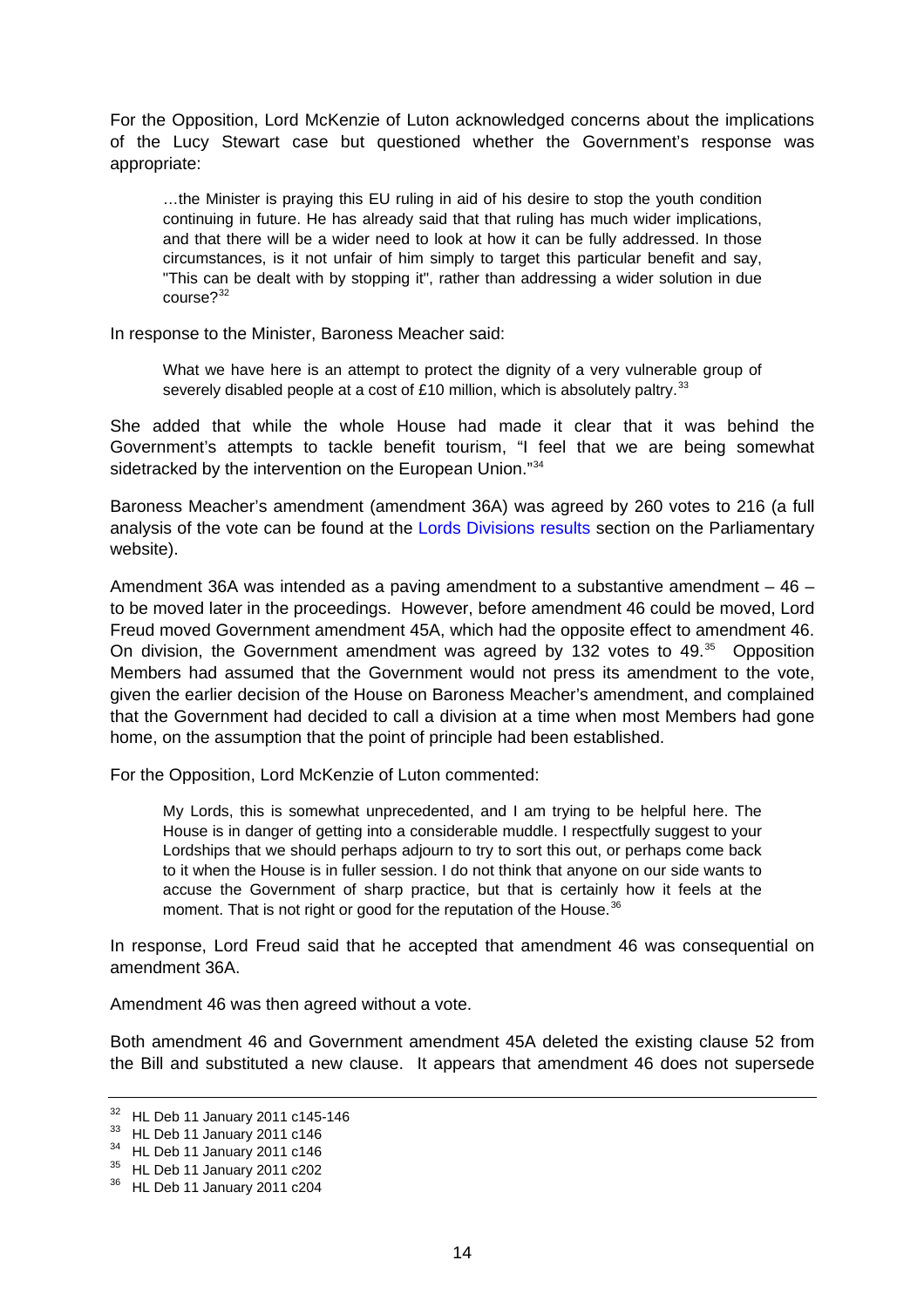<span id="page-14-0"></span>Government amendment 45A and that, as things stand, both amendments are valid. It is understood that further amendments will be necessary at the Lords Third Reading to deal with the inconsistency, although it is not clear what course of action will be taken.

#### *Time-limiting contributory ESA*

The Government's proposal is that, from April 2012, for those Employment and Support Allowance claimants assessed as eligible for the "Work Related Activity Group", contributory ESA will only be payable for up to one year. Those still on benefit at that point may then claim income-based (i.e. means-tested) ESA, but they may not be entitled to any benefit if they or their partner have other income or capital above a certain level. Around 700,000 people will be affected by the ESA time limit by 2015-16, and savings of around £1.2 billion a year are expected.

The DWP's *[Impact Assessment](http://www.dwp.gov.uk/docs/esa-time-limit-wr2011-ia-revised-apr2011.pdf)* for time-limiting ESA explains why the Government believes the change is necessary:

Expenditure on Employment and Support Allowance (ESA) and other incapacity benefits is forecast to be £11bn per year by 2014/15. People can presently qualify for years of benefit up to state pension age on the basis of a small amount of National Insurance paid. It was never intended that ESA for those in the Work Related Activity Group (WRAG) should be paid for an unlimited period to people who, by definition, are expected to move towards the workplace with help and support. Government intervention is required to help ensure that ESA is paid for a temporary period for those placed in the WRAG, thereby encouraging a return to work and stopping people being trapped on benefits for a lifetime. $37$ 

Speaking to his amendments, Lord Patel said that all the cancer charities, and the wider disability sector, were opposed to time-limiting ESA. He believed that those with a disability or illness should be able to receive support for as long as they were unable to work. However, he added:

The Government are clearly opposed to removing time limiting altogether. Therefore, I understand the need to find a compromise that meets the Government's priority of finding savings but, crucially, gives disabled and sick people a more realistic timeframe in which to return to work. Evidence supports extending the one-year time limit. $38$ 

The Government's own figures, he noted, suggested that 94% of claimants in the Work-Related Activity Group would not be ready to return to work after one year. He added:

In Committee, the Government were asked to publish evidence to demonstrate that a 12-month time limit reflected the needs of people in the WRAG. I have seen no such evidence. The Government were also asked which organisation of experts they had consulted before making the decision to introduce a time limit for contributory ESA. They have not consulted any of the organisations which have subsequently raised concerns about the impact of this policy.[39](#page-14-3)

Lord Patel said:

Calls for a rethink on the time limit have been widespread. There has been severe criticism of the policy from experts and commentators in the media. Today's newspapers are full of it. Liberal Democrats voted to change their party's policy to

<span id="page-14-1"></span>April 2011, p1

<span id="page-14-2"></span><sup>38</sup> HL Deb 11 January 2012 c151

<span id="page-14-3"></span><sup>39</sup> HL Deb 11 January 2012 c151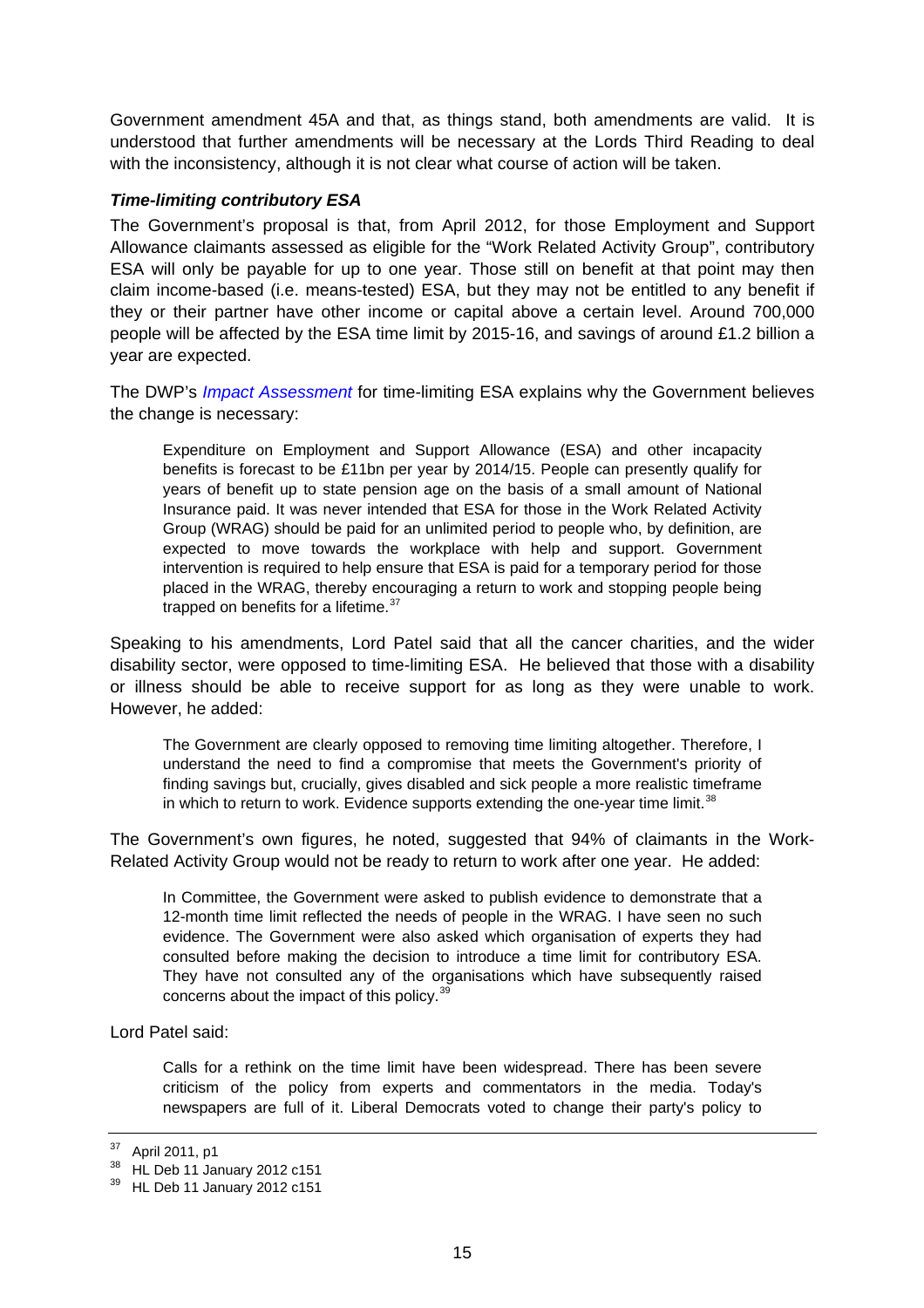oppose an arbitrary time limit on ESA. In Committee, the Government's case was unconvincing and did not stand up to scrutiny, at least by the Committee Members who attended. Despite assurances from Ministers throughout debates on the Welfare Reform Bill that the Government will improve the WCA for cancer patients in the light of Professor Harrington's recommendation, the Government are now consulting on proposals that will reduce the protection offered to thousands of cancer patients undergoing treatment. Today's report by Citizens Advice about the accuracy or reliability of the WCA points out that for 96 per cent of people who are assessed it is inadequate, inappropriate or inaccurate. Instead of extending automatic entitlement to ESA to cancer patients undergoing chemotherapy to other patients receiving equally debilitating treatment, the Government's proposals would remove automatic entitlement altogether and force all cancer patients, even those on intravenous chemotherapy, no matter how sick they are, to undergo an assessment to prove their eligibility, an assessment that today's report has found to be totally unreliable and faulty.<sup>[40](#page-15-0)</sup>

Lord McKenzie of Luton said that the Opposition supported both of Lord Patel's amendments. He added:

But we should be clear: being in receipt of a contributory benefit does not amount to having a life on benefits. The benefit is payable only for so long as somebody is unfit for work. We have accepted with some reluctance that a time limit could be imposed on contributory ESA, but it would have reasonably to reflect a time period sufficient to enable people to overcome their illness or disability and to access employment. A minimum of two years is to an extent still arbitrary, but there is no doubt that it is a more realistic timeframe within which to expect a return to work. However, an evidence-based process rather than an arbitrary figure should be locked into primary  $leq$ islation. $41$ 

Replying for the Government, Lord Freud denied that the 365-day time limit was arbitrary:

It is similar to the limits applied in several countries overseas and around the world, including France, Ireland and Spain, and strikes a reasonable balance between the needs of sick and disabled people claiming benefit and those who have to contribute towards the cost. We strongly believe that a time limit of one year is the correct approach for a number of reasons. It strikes the right balance between restricting access to contributory benefits and allowing those with longer-term illnesses to adjust to their health condition and surrounding circumstances, and it is double the length of time allowed for contributory JSA in recognition of that fact. $42$ 

He acknowledged however that there was also a "very strong financial argument", stating that doubling the time limit to 730 days would cost an additional £1.6 billion over five years.<sup>[43](#page-15-3)</sup>

In relation to Lord Patel's amendment to exempt cancer sufferers from the time limit, Lord Freud said that at present around two-thirds of ESA claimants with a primary diagnosis of cancer were placed in the Support Group, and would be unaffected by time-limiting. The Government, he said, wanted to make sure that the Work Capability Assessment accurately identified the capabilities and needs of claimants and, following Professor Harrington's

<span id="page-15-0"></span><sup>40</sup> HL Deb 11 January 2012 c154

<span id="page-15-1"></span><sup>41</sup> HL Deb 11 January 2012 cc163-164

<span id="page-15-2"></span><sup>42</sup> HL Deb 11 January 2012 cc166

<span id="page-15-3"></span><sup>43</sup> HL Deb 11 January 2012 cc166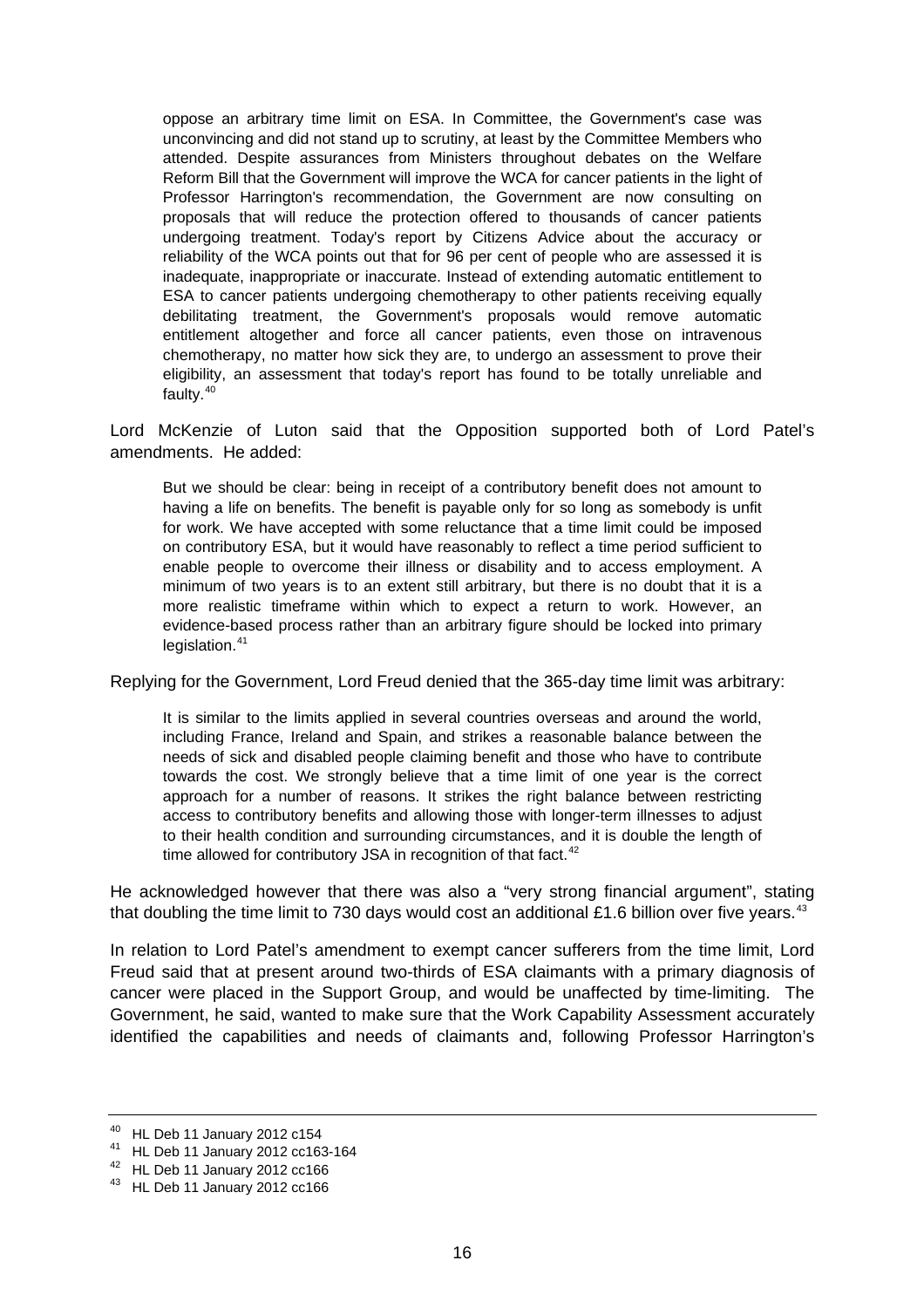<span id="page-16-0"></span>recommendations, it was expected that the number of cancer sufferers placed in the ESA Support Group would increase by about 10%.<sup>[44](#page-16-1)</sup>

In response to contributions to the debate, Lord Patel pointed out that his amendments would not require the Government to find additional expenditure, but instead reduced the expected savings.

Lord Patel's first amendment – to increase the contributory ESA time limit from 365 days to at least 720 days – was agreed by 234 votes to 186. $45$ 

Lord Patel's second amendment – to exempt from the time limit claimants receiving treatment for cancer, or receiving benefit as a consequence of being diagnosed with cancer – was agreed by 222 votes to  $166.^{46}$  $166.^{46}$  $166.^{46}$ 

Analyses of both divisions can be found at the [Lords Divisions results](http://www.parliament.uk/business/publications/business-papers/lords/lords-divisions/) section on the Parliamentary website.

## **6 Personal Independence Payment**

There were no Government defeats relating to the Personal Independence Payment in the Lords, but during the Lords stages the Government announced a number of changes to the PIP provisions, in response to concerns. At Report Stage on 17 January the Government also gave detailed undertakings regarding the implementation of the new benefit.

#### **6.1 Mobility component for people in care homes**

The Government originally proposed that the mobility component of PIP would not be payable to people living in care homes whose place was funded by a public body. However, following opposition to the proposal, and in the light of the findings of Lord Low's independent review of *Personal Mobility in State-Funded Residential Care* published on 3 November 2011<sup>[47](#page-16-4)</sup>, the Government issued a Written Ministerial Statement on 1 December announcing that it would not go ahead with the change:

#### **Mobility Component in Residential Care**

**The Parliamentary Under-Secretary of State for Work and Pensions (Maria Miller):** The Government are today announcing that the mobility component of disability living allowance will not be removed from people living in residential care homes and that the mobility component of personal independence payment, which will replace disability living allowance, will also be payable at both the standard or enhanced rate to people in residential care homes provided they satisfy the entitlement conditions.

In the spending review 2010 it was announced that, from October 2012, the disability living allowance mobility component would be withdrawn from people in residential care homes after 28 days. Our aims have always been to ensure not only protection of public funds but also that disabled people who live in residential care homes retain their independence and are not prevented from getting out and about.

<span id="page-16-1"></span><sup>44</sup> HL Deb 11 January 2012 cc167

<span id="page-16-2"></span><sup>45</sup> HL Deb 11 January 2012 cc170

<span id="page-16-3"></span><sup>46</sup> HL Deb 11 January 2012 cc173

<span id="page-16-4"></span><sup>47</sup> See <http://lowreview.org.uk/>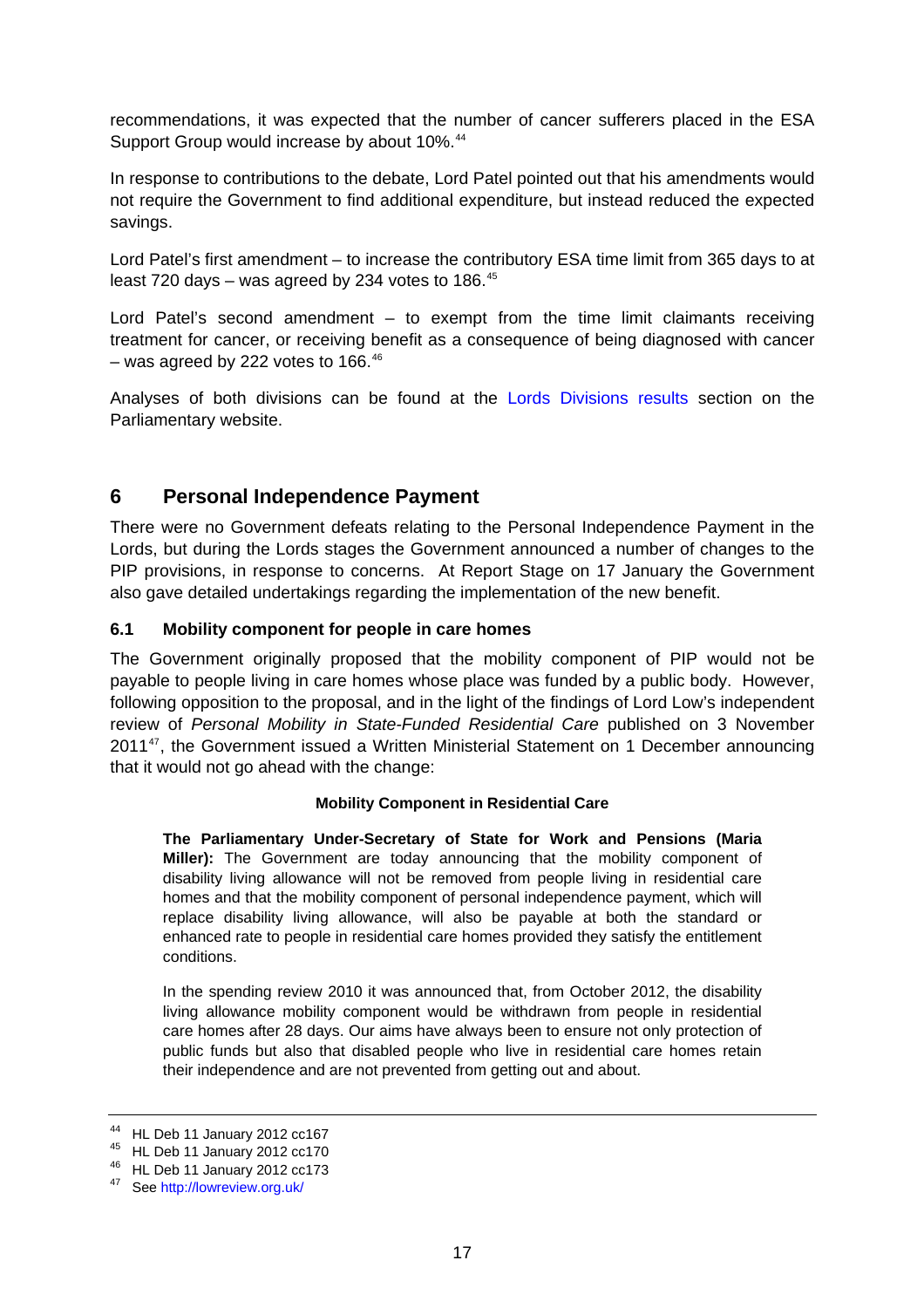<span id="page-17-0"></span>In response to concerns raised about this proposal, the Government announced that they would not remove the mobility component from people in residential care homes from October 2012 and that it would look again at the underlying evidence and gather more, before reaching a final decision on the way forward for the new personal independence payment. We have now gathered and reviewed further evidence, including the helpful contribution provided by Lord Low's review. Although this does show that the issue of mobility needs for people in residential care homes presents a complex and varied picture there was insufficient evidence of overlaps in funding provision to justify the withdrawal of the mobility component.

Having listened to the concerns raised and carefully considered the evidence, the Government will now table an amendment to the Welfare Reform Bill for consideration at Lords Report stage to remove the provision which allows for withdrawal of the mobility component of personal independence payment from residential care home residents.[48](#page-17-1)

Amendments to give effect to this undertaking were agreed at Report Stage on 17 January.<sup>[49](#page-17-2)</sup>

### **6.2 Qualifying period**

DLA is only payable after a person satisfies the disability conditions for three months (the "qualifying period"), and the person must be expected to need help for a further six months (the "prospective test"). For the Personal Independence Payment, the Government originally proposed to retain the six month prospective test, but to extend the qualifying period to six months. In response to concerns expressed during both the Commons and the Lords stages about the impact of this change, particularly for people with "sudden onset" conditions, the Government announced that it would support amendments at Report to provide instead for a three month qualifying period and a nine month prospective test. A similar amendment had been moved by the Opposition in the Commons.<sup>[50](#page-17-3)</sup>

The amendments – moved by Baroness Thomas of Winchester – were agreed at Report Stage on 17 January.<sup>[51](#page-17-4)</sup>

### **6.3 Other Government amendments**

Further Government minor technical amendments were agreed in Grand Committee, relating to tax provisions for PIP claimants, and appeals against payment of benefit decisions where someone is imprisoned or detained in legal custody.<sup>[52](#page-17-5)</sup>

### **6.4 Further Government concessions at Report**

At Report Stage on 17 November, the Minister Welfare Reform, Lord Freud, announced a series of further concessions to address concerns about the pace of the PIP reforms and their potential impact on disabled people. Lord Freud announced:<sup>[53](#page-17-6)</sup>

• The Government would continue to work with disabled people and their representatives to develop a number of "operational processes" through its "implementation development group"; and it intended to retain its services beyond April 2013 to help evaluate delivery arrangements.

<span id="page-17-1"></span><sup>48</sup> HC Deb 1 December 2011 cc77-78WMS

<span id="page-17-2"></span><sup>&</sup>lt;sup>49</sup> HL Deb 17 January 2012 cc559-562<br><sup>50</sup> See Library Research Paper 11/48. p49

<span id="page-17-4"></span><span id="page-17-3"></span> $51$  HL Deb 17 January 2012 cc549-550

<span id="page-17-5"></span><sup>52</sup> HL Deb 21 November 2011 cc322-324GC; HL Deb 28 November 2011 c80GC

<span id="page-17-6"></span><sup>53</sup> HL Deb 17 January 2012 cc526-527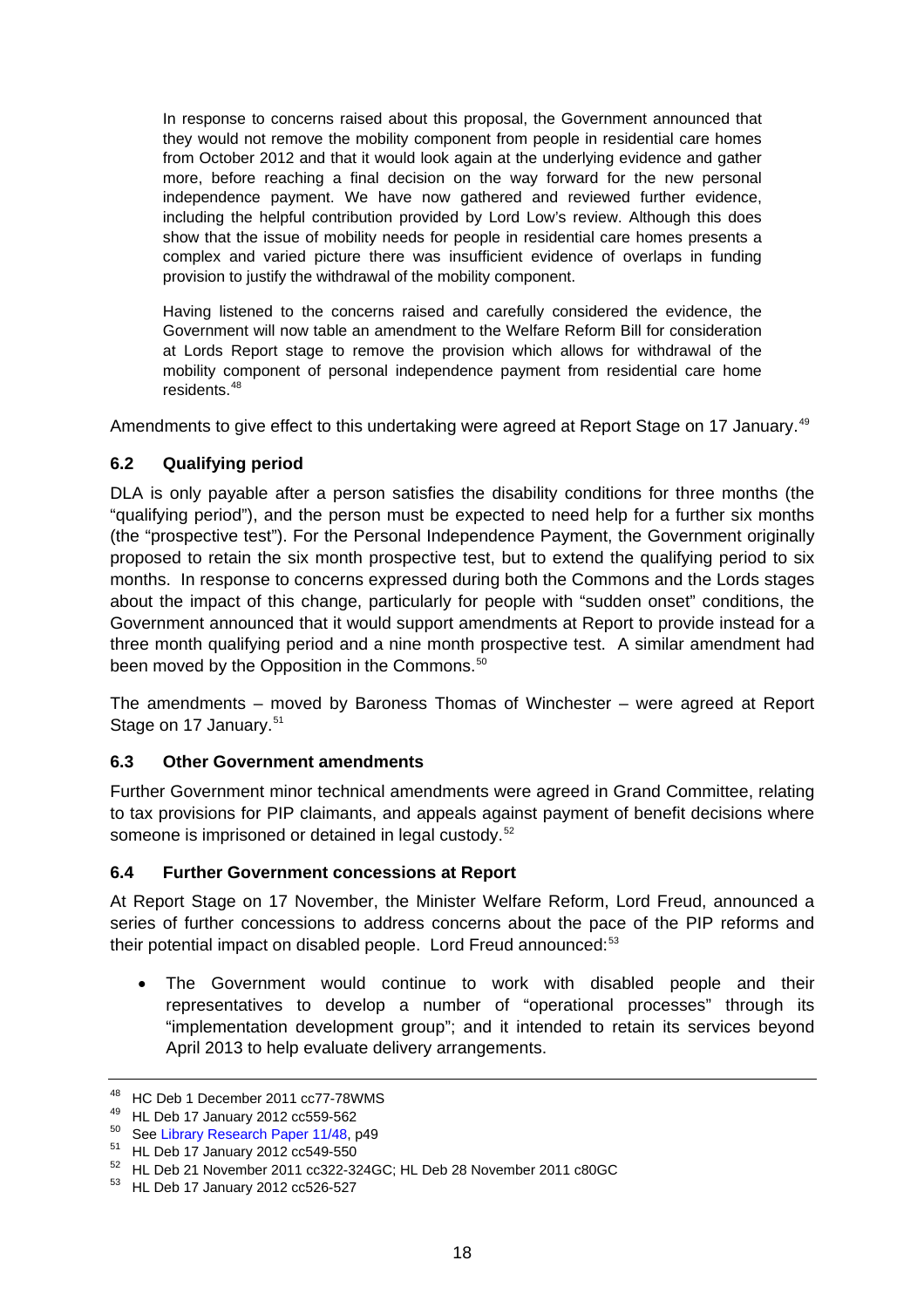- <span id="page-18-0"></span>• Operational processes would be tested in a "model office environment" to see how arrangements worked, without affecting individuals' actual benefit entitlements.
- Contracts for suppliers of PIP assessments would make it clear that they would be expected to work with disability organisations – before, during and postimplementation – on the design of their processes, to improve the "customer experience".
- New claims for PIP would be limited to a "few thousand per month" for the first few months of implementation, to allow trialling of all the processes in a "truly live environment".
- Reassessment of existing DLA claims would not begin until the autumn of 2013; the process would again be staggered, beginning with those with a fixed term DLA award requiring renewal and claimants reporting a change in circumstances.
- There would be a "pathfinder trial" lasting three months, reassessing a small number of DLA claimants not due for reassessment, to ensure processes worked satisfactorily before full-scale, national reassessment began.
- The Government would legislate for two biennial independent reviews within the first four years if the implementation of PIP; the first would report within two years of the assessment regulations coming into force, with the second within four years of that date.
- A "firm undertaking" that a third review would be commissioned "if the second review demonstrates ongoing issues with the operation of the assessment which need to be addressed in this manner."

Lord Freud announced the concessions during the course of a debate on an amendment moved by the Crossbench Member [Baroness Grey-Thompson](http://www.parliament.uk/biographies/lords/tanni-grey-thompson/84715) to require an independent report on the PIP assessment, and trialling of the assessment, before implementation of the PIP. The amendment was put to the vote, and was rejected by 229 votes to 213.<sup>[54](#page-18-1)</sup>

Government amendments making provision for the biennial reviews were agreed at the end of the proceedings on 17 January.<sup>[55](#page-18-2)</sup>

## **7 Benefit cap**

A Government amendment (amendment 100) was agreed in Grand Committee to provide for the statutory instrument containing the first regulations in relation to the benefit cap to be subject to the affirmative resolution procedure.<sup>[56](#page-18-3)</sup> A consequential Government amendment was agreed (amendment 102) to provide for other statutory instruments made under this provision to be subject to the negative procedure.[57](#page-18-4)

<span id="page-18-1"></span><sup>54</sup> HL Deb 17 January 2012 cc518-532

<span id="page-18-2"></span><sup>55</sup> HL Deb 17 January 2012 cc568-570

<span id="page-18-3"></span><sup>56</sup> HL Deb 23 November 2011 c429GC

<span id="page-18-4"></span><sup>57</sup> HL Deb 23 November 2011 c429GC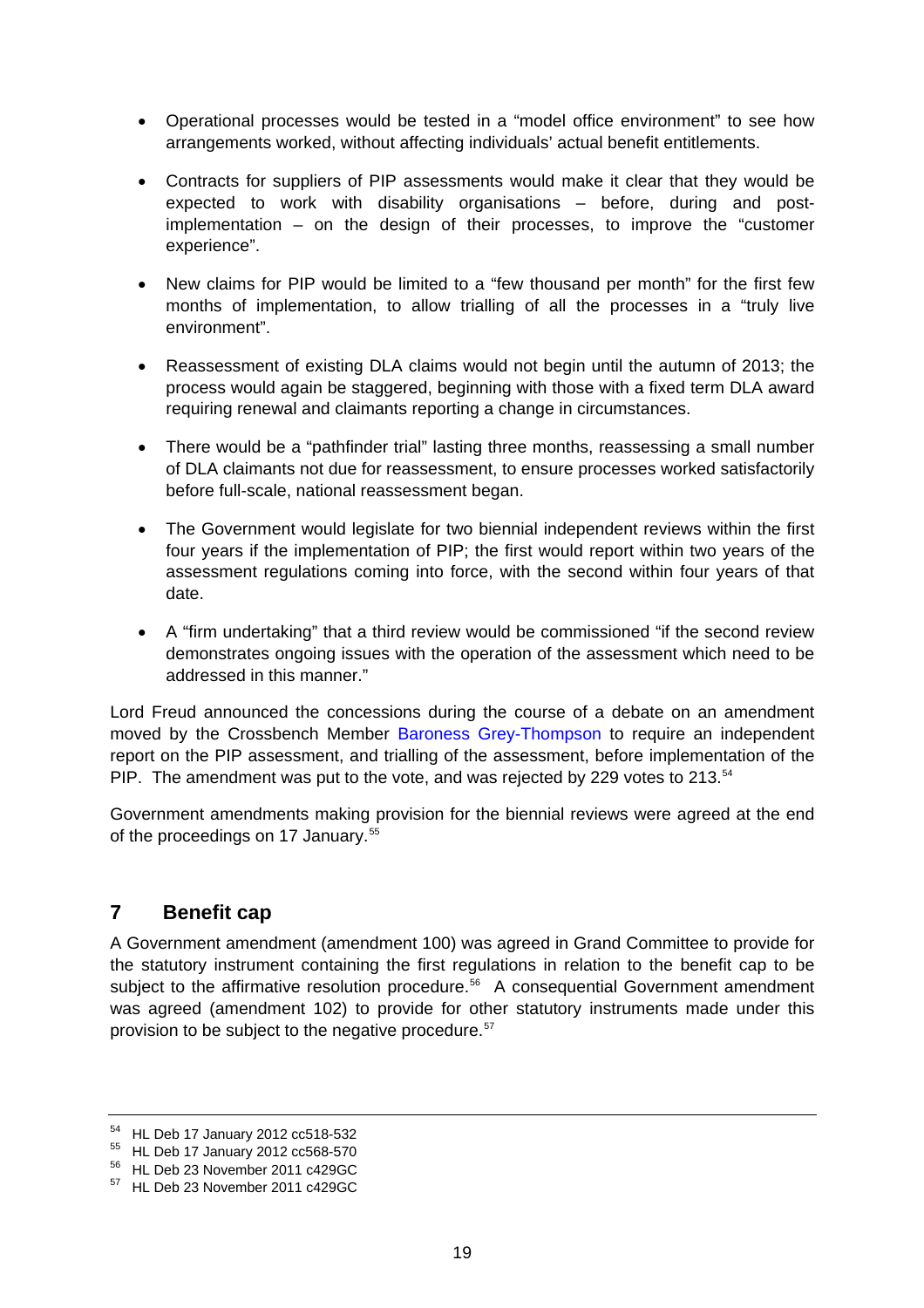On Report the Bishop of Ripon and Leeds moved an amendment to exclude Child Benefit payments from counting towards the household benefit cap of £500 per week for a family.<sup>[58](#page-19-0)</sup> He argued that the cap failed to differentiate between households with children and those without and made "no provision for the additional costs of bringing up children."<sup>[59](#page-19-1)</sup> He said:

Child benefit is a non-means-tested benefit paid to both working and non-working families. In setting the cap, it has been ignored by the Government. It should also be ignored in calculating benefit income against the cap. Those who are suffering from the cap should be allowed to retain their child benefit. I know that, from 2013, higher taxpayers will not be entitled to child benefit-that is a different issue-but anyone taking home £26,000 will be entitled to it, as will many of those earning a good deal more than that.

[...]

This amendment goes some way towards protecting children by helping two groups especially. First, for children in families that are struggling to pay rent, it will mean fewer face homelessness-especially but not only in London. Secondly, it will help those in larger families. Children do not choose to be in large families and many are so because parents have taken in, and provided love for, those who would otherwise be a burden on the taxpayer. It cannot be right for someone who becomes unemployed not only to lose their job and have their assessed benefit cut but to be told that their children no longer have a right to child benefit.<sup>[60](#page-19-2)</sup>

Speaking in support of the Bishop's amendment, Lord Kirkwood described the household benefit cap as "a ministerial override" enabling ministers to override by regulation "who gets child benefit if it is counted in a cap and if they are over the arbitrary limit."[61](#page-19-3)

Responding for the Government, Lord Freud argued that excluding Child Benefit from the cap would reduce the number of families affected by around 20,000 and emphasised that the cap is aimed at "changing behaviours" to get people into work:

That is the real cost of this amendment. It takes the pressure away from those 20,000 families that will go on in the same way that they have been going, and we will not have the behavioural change that we want and need from those families.<sup>[62](#page-19-4)</sup>

He defended the inclusion of Child Benefit in the calculation of the cap and argued that children's life chances are damaged by living in households where unemployment is the norm:

The cap, and the assistance to find work we will give households in the year leading up to the cap, will help towards freeing people from this benefit trap and giving their children a positive example. We will spend the next year putting an enormous amount of effort into helping these families move on and move out of dependency.<sup>[63](#page-19-5)</sup>

<span id="page-19-0"></span><sup>58</sup> HL Deb 23 January 2012 cc833-5

<span id="page-19-1"></span><sup>59</sup> HL Deb 23 January 2012 c833

<span id="page-19-2"></span> $60$  HL Deb 23 January 2012 c835

<span id="page-19-3"></span><sup>61</sup> HL Deb 23 January 2012 c842

<span id="page-19-4"></span><sup>62</sup> HL Deb 23 January 2012 c852

<span id="page-19-5"></span><sup>63</sup> HL Deb 23 January 2012 c855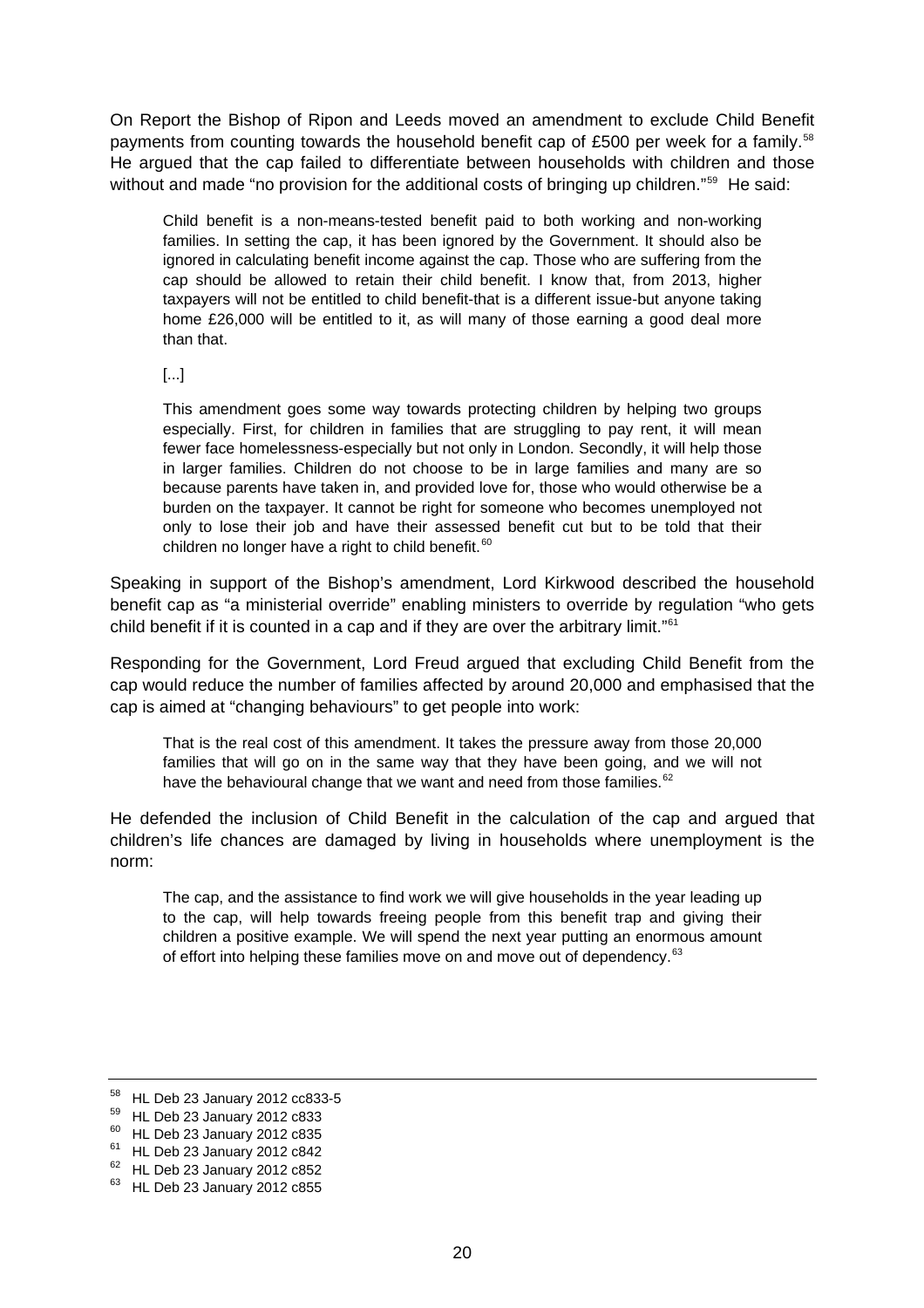<span id="page-20-0"></span>The Bishop pressed his amendment (amendment 59) to a vote – it was agreed by 252 votes to 237<sup>[64](#page-20-1)</sup> (a full analysis of the vote can be found at the [Lords Divisions results](http://www.parliament.uk/business/publications/business-papers/lords/lords-divisions/) section on the Parliamentary website).

Lord Freud said that the Government would look at ways of easing transition for families<sup>[65](#page-20-2)</sup> and that the treatment of people placed in temporary accommodation was under consideration for housing costs purposes. More details will be shared "before too long."<sup>[66](#page-20-3)</sup> He also said that the Government is looking at options in relation to kinship carers – there is concern that relatives/friends will be less willing to take in children if this would bring their benefits above the cap. Lord Freud expressed some sympathy with this group:

I am not committing here to specific exemptions for this group, but I am saying that we are looking at how to do it so that we meet its requirements, of which I am very conscious.<sup>[67](#page-20-4)</sup>

## **8 Child support maintenance**

Part 6 of the Bill would introduce additional procedures for applicants to the new statutory "gross income" child support scheme, provision for which is contained in the *Child Maintenance and Other Payments Act 2008.[68](#page-20-5)* The Bill would introduce a new mandatory gateway to the statutory child maintenance system which would act as a 'signpost to support and advice for parents to come to their own arrangements'. It would introduce a calculation only service to give parents a figure for how much maintenance would be received through the statutory scheme. In addition, the Bill would make amendments to the *Insolvency Act 1986* in relation to the treatment of child maintenance debt under an individual voluntary agreement.

Background information on the development of these proposals is provided in the Library research paper written for the Bill's Second Reading debate in the House of Commons (RP [11/23](http://www.parliament.uk/briefing-papers/RP11-23)).

### **8.1 Lords' debate**

During the Second Reading debate in the House of Lords, it became clear that a number of Peers were particularly concerned about an issue described as "only marginally connected with the Bill",<sup>69</sup> namely the introduction of fees to use the new statutory child maintenance scheme. The provisions allowing the Child Maintenance and Enforcement Commission (the Commission) to charge such fees are contained in the *Child Maintenance and Other Payments Act 2008.[70](#page-20-7)* However the required regulations, to make provision for the scheme, have yet to be introduced.

At Second Reading a number of Peers questioned the fairness of introducing charges on vulnerable parents and amendments to limit the impact of charges on parents with care were

<span id="page-20-1"></span><sup>64</sup> HL Deb 23 January 2012 c855

<span id="page-20-2"></span><sup>65</sup> HL Deb 23 January 2012 c891

<span id="page-20-3"></span><sup>66</sup> HL Deb 23 January 2012 c893

<span id="page-20-4"></span><sup>67</sup> HL Deb 23 January 2012 c901

<span id="page-20-5"></span> $68$  The scheme has yet to be implemented. A timetable for change is available on the Child Maintenance and Enforcement Commission's [website.](http://www.childmaintenance.org/en/childsupport/timetable.html) 69 Lord Mackay of Clashfern, HL Deb 13 September 2011 c653

<span id="page-20-6"></span>

<span id="page-20-7"></span><sup>70</sup> Section 6 of the *Child Maintenance and Other Payments Act 2008*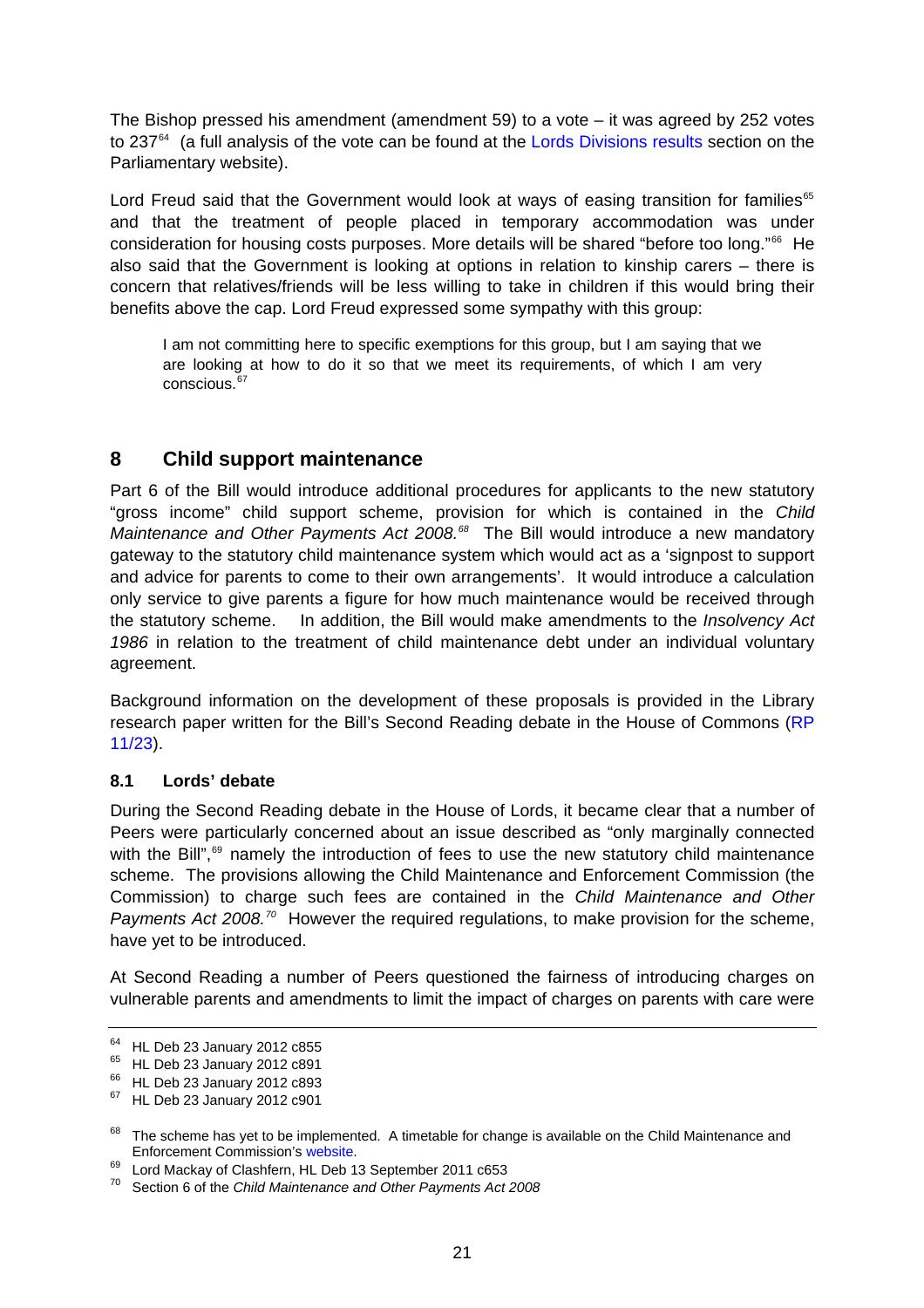<span id="page-21-0"></span>tabled during Grand Committee, although all were eventually withdrawn. The issue was revisited during Report stage when Lord Mackay of Clashfern tabled an amendment which would limit the application of such charges on parents with care.

## **8.2 Grand Committee**

The Government moved an amendment 114 to insert a new clause 136 into the Bill which would in effect extend the current power in the *Child Support Act 1991* to make child support deductions from social security benefits. The current power, in section 43 of the 1991 Act, allows the Secretary of State to make regulations to deduct child maintenance and arrears from benefits. The amendment would permit regulations to be made to also allow the deductions of fees for using the new statutory scheme.

The amendment was agreed without debate and new clause 136 was order to stand part.<sup>[71](#page-21-1)</sup>

### **8.3 Report stage**

#### *Government amendment to the mandatory gateway*

The Government moved a group of amendments which would make the proposed mandatory gateway to the new scheme a less stringent requirement. As originally drafted, clause 134 would allow the Commission to require applicants to have taken "reasonable steps" to come to their own arrangements before accepting an application to the statutory scheme. Amendments 62BL-BM would make that provision easier to satisfy by the Commission "inviting" rather than requiring applicants to consider private arrangements.<sup>[72](#page-21-2)</sup>

For the Government, Lord De Mauley explained why the Government now believed that clause 134 required amendment:

It has become apparent that Clause 134 as drafted, referring to reasonable steps, has been interpreted more stringently than we intended. We do not wish to require parents to take multiple steps determined by us before being able to make an application. That would risk establishing a new quasi-judicial function. It would require us to decide whether a parent had taken reasonable steps and is an impediment to making a collaborative agreement. This would be akin to the complex and intrusive bureaucracy that dogged the early days of the CSA. That is the antithesis of our approach and why we have brought forward Amendments 62BL and 62BM. I hope this clarifies our intentions<sup>[73](#page-21-3)</sup>

Lord De Mauley made it clear that the new arrangements were intended to encourage a collaborative approach to arrangements and the amendments supported that aim. When questioned about exactly what evidence applicants would have to provide to prove that they had considered a private arrangement, he assured Peers that there would not be any strict criteria:

The only requirement on the parents contacting us before entering the statutory scheme will be to engage in this conversation and to discuss whether they have considered their alternatives. The adviser will be able to provide advice and signpost the parent to other support available, if required. Parents can then, if they wish, take time to consider the alternatives and discuss collaboration with the other parent. However, I stress that engaging in the conversation when first contacting us is the only requirement to enter the scheme. Everything else is voluntary. There is no question of

<span id="page-21-1"></span><sup>71</sup> *Ibid*

<span id="page-21-2"></span><sup>72</sup> HL Deb 25 January 2012 c1081

<span id="page-21-3"></span><sup>73</sup> HL Deb 25 January 2012 c1082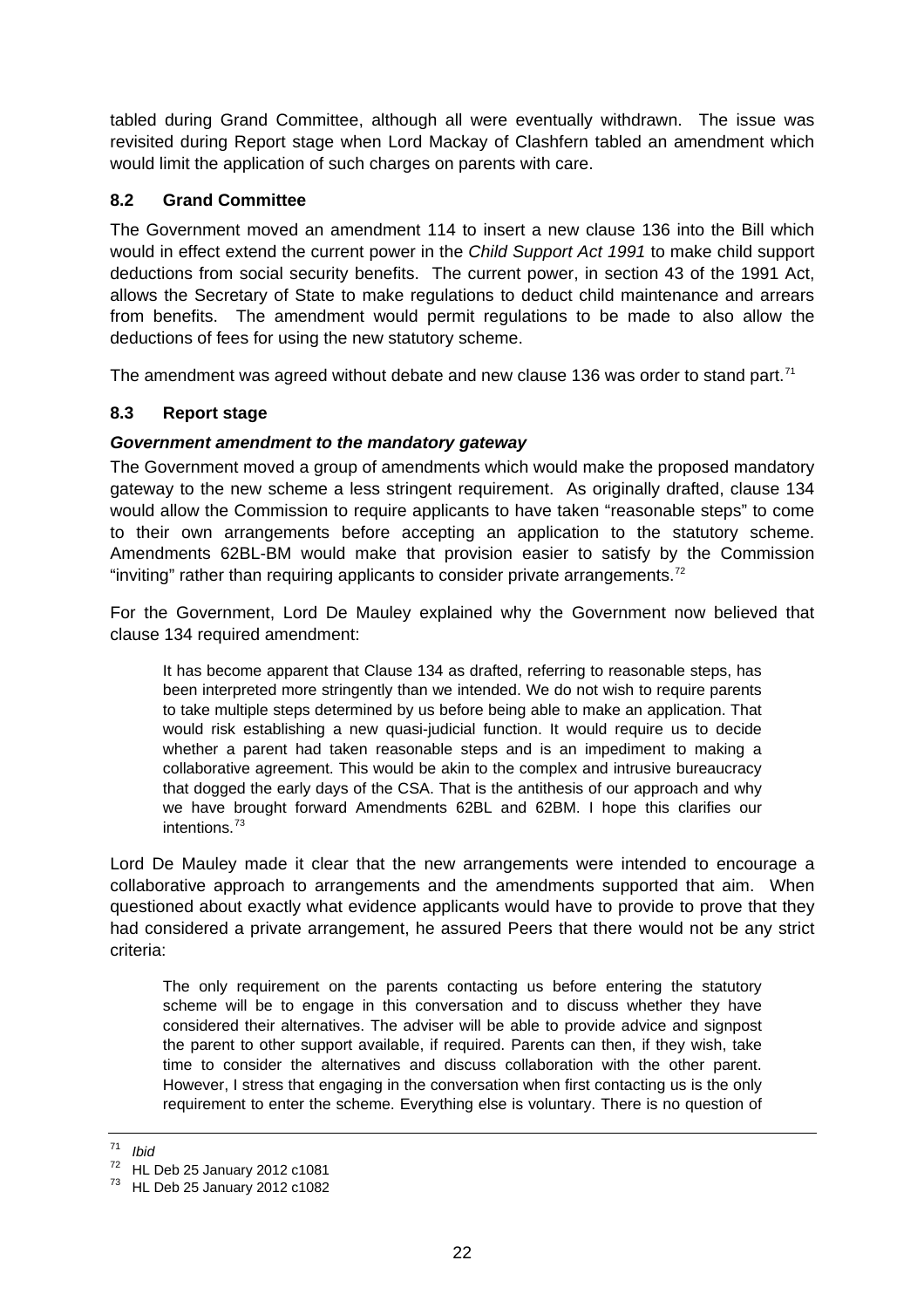<span id="page-22-0"></span>us seeking to direct parents to take any specific steps. Where a parent identifies during the conversation that they need to make an application to the statutory service, the adviser will help them to do so.

The amendments were agreed.<sup>[74](#page-22-1)</sup>

#### *Government amendment to review the fee-charging system*

A further amendment, 62CA, was also moved by the Government which would insert a new clause 138 entitled 'Review of fees regulations' into the Bill.<sup>[75](#page-22-2)</sup> The new clause would require the Secretary of State to review and publish a report to be laid before Parliament on the effect of the fee charging provisions. The report would have to commence no later than 30 months after the fee provisions were brought into effect.

The Government's January 2011 Green Paper, *[Strengthening Families](http://www.dwp.gov.uk/docs/strengthening-families.pdf)* proposed that applicants to the new scheme should pay a one-off application charge and, where the statutory scheme is required to collect payments on behalf of parents, there would be a collection charge. Where parents apply to the scheme but make payments directly (known as maintenance direct) there would not be a collection charge.<sup>[76](#page-22-3)</sup>

During Report stage, Lord De Mauley told the Chamber that the Government was convinced that the approach set out in the Green Paper was the right one and that it would formalise the requirements following an evaluation.<sup>[77](#page-22-4)</sup> Amendment 62CA would allow for that review period.

Lords Mackay of Clashern and McKenzie of Luton, although expressing their support for a review of fees, stressed that it did not mean they accepted the structure of the fees proposed in the Green Paper.<sup>[78](#page-22-5)</sup> The amendment was agreed to without Division.<sup>[79](#page-22-6)</sup>

#### *Government defeat*

At Report stage, Lord Mackay of Clashfern tabled an amendment 62C to clause 134 which would limit the impact of fee-charging on the parent with care. An almost identical amendment had been tabled by the same Peer at Grand Committee stage.<sup>[80](#page-22-7)</sup> Amendment 62C would prevent the imposition of fees on a parent with care where that parent had taken reasonable steps to come to a private agreement or, where a such an agreement was inappropriate, for example in cases of domestic violence.<sup>[81](#page-22-8)</sup>

Lord Mackay explained that the amendment was a "simple matter of fairness." He asked whether it was fair to charge a parent with care where there had been a breakdown in the relationship and a private arrangement could not be achieved. He added:

The motivation of the Government for these charges is said to be to try to bring people to voluntary agreement. I am entirely in favour of that. But if that proves impossible, when the woman is at the stage of having nothing more that she can to, she has to pay. What does that do? If anything, it might make her not go to the Child Support

<sup>74</sup> HL Deb 25 January 2012 c1090

<span id="page-22-2"></span><span id="page-22-1"></span><sup>75</sup> HL Deb 25 January 2012 c1081

<span id="page-22-3"></span><sup>76</sup> DWP *[Strengthening families, promoting parental responsibility: the future of child maintenance](http://www.dwp.gov.uk/docs/strengthening-families.pdf)*, January 2011; Cm 7990 77 HL Deb 25 January 2012 c1084

<span id="page-22-5"></span><span id="page-22-4"></span><sup>78</sup> HL Deb 25 January 2012 c1086 and 1088

<span id="page-22-6"></span> $79$  HL Deb 25 January 2012 c1127

<span id="page-22-7"></span><sup>80</sup> HL Deb 28 November 2011 GC59-60

<span id="page-22-8"></span><sup>81</sup> HL Deb 25 January 2012 c1090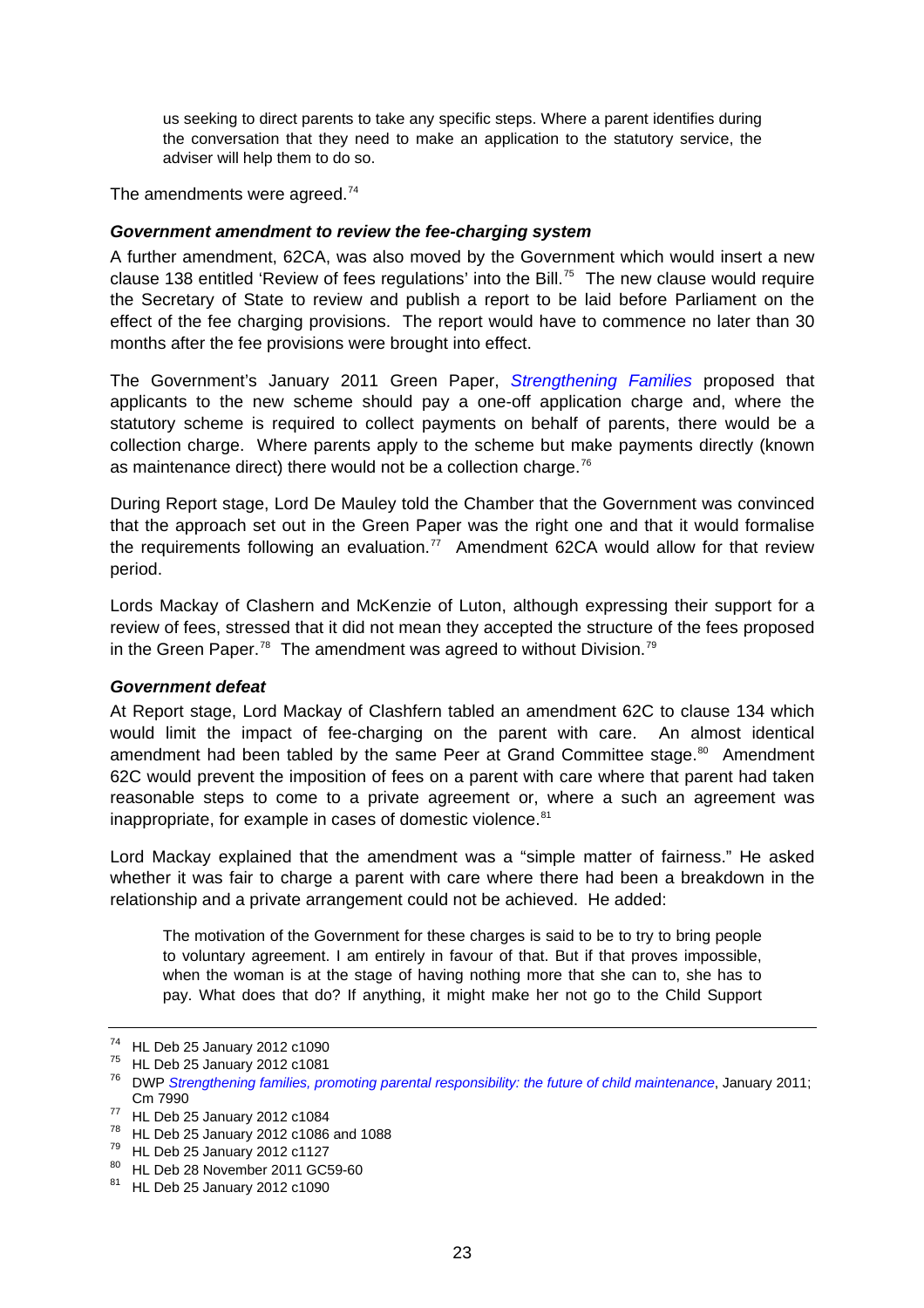<span id="page-23-0"></span>Agency at all and the child will lose the maintenance. I cannot see that asking for that is an incentive to do anything that the Government want. $82$ 

The amendment was supported by the majority of Peers who spoke on the issue, including strong support from Baroness Butler-Sloss, a family barrister and former President of Family Division in the High Court. Lord Kirkwood of Kirkhope, also supported the amendment but urged the Government to go even further and "scrap the whole idea [of charging] and not give it house room."[83](#page-23-2)

Apart from Lord De Mauley, Baroness Berridge was the only Peer to speak against the amendment. She pointed to cases where the lack of payment of child maintenance was entirely the fault of the mother, who would in most cases be the parent with care. She believed that the amendment would have an unintended consequence of discouraging amicable relationships between the parents.<sup>[84](#page-23-3)</sup>

In response to the amendment, Lord De Mauley for the Government, stressed the need for the new system to have a clear financial incentive on both parents to collaborate. He explained that without such an incentive, which the fee structure provided:

[W]e risk recreating the CSA workload we currently have, with parents using it despite ultimately telling us they could collaborate. The evidence is clear that we have a system at the moment where 50 per cent of parents using the CSA believe they could make a collaborative arrangement with the right support.<sup>[85](#page-23-4)</sup>

Lord De Mauley sought to reassure the House by explain that collection charges would not applied until the new scheme had "been running for at least six months to allow the new system to demonstrate that it is delivering an improved system for parents."<sup>[86](#page-23-5)</sup>

Lord De Mauley urged Lord Mackay to consider withdrawing the amendment. However, the Peer stated that "one has a duty if there is a slight deviation from the norm to do one's best to bring the situation back on the correct pathway." Therefore he had "no real option but to press the amendment". Amendment 62C was agreed on Division by 270 votes to 128.<sup>[87](#page-23-6)</sup>

### **9 Other matters**

### **9.1 Working Tax Credit taper rate**

The June 2010 Budget announced a series of changes to tax credits, "to ensure support is targeted on those in need by reducing unaffordable support for higher earners, and to simplify the system."<sup>[88](#page-23-7)</sup> These included an increase in the first and second withdrawal rates for Child Tax Credit and Working Tax Credit from 39% to 41%, from April 2011. This particular measure is expected to yield savings of £645 million in 2011-12, rising to £780 million a year by  $2015-16.^{89}$  $2015-16.^{89}$  $2015-16.^{89}$ 

The taper rate duly increased to 41% in April 2011.

<span id="page-23-6"></span>87 HL Deb 25 January 2012 c1106

<span id="page-23-1"></span><sup>82</sup> HL Deb 25 January 2012 c1092

<span id="page-23-2"></span><sup>83</sup> HL Deb 25 January 2012 c1101

<span id="page-23-3"></span><sup>84</sup> HL Deb 25 January 2012 c1100

<span id="page-23-4"></span><sup>85</sup> HL Deb 25 January 2012 c1104

<span id="page-23-5"></span><sup>86</sup> *Ibid*

<span id="page-23-7"></span><sup>88</sup> Budget 2010, HC61 2010-12, June 2010, para 1.104

<span id="page-23-8"></span><sup>89</sup> Budget 2011, HC836 2010-12, March 2011, Table 2.2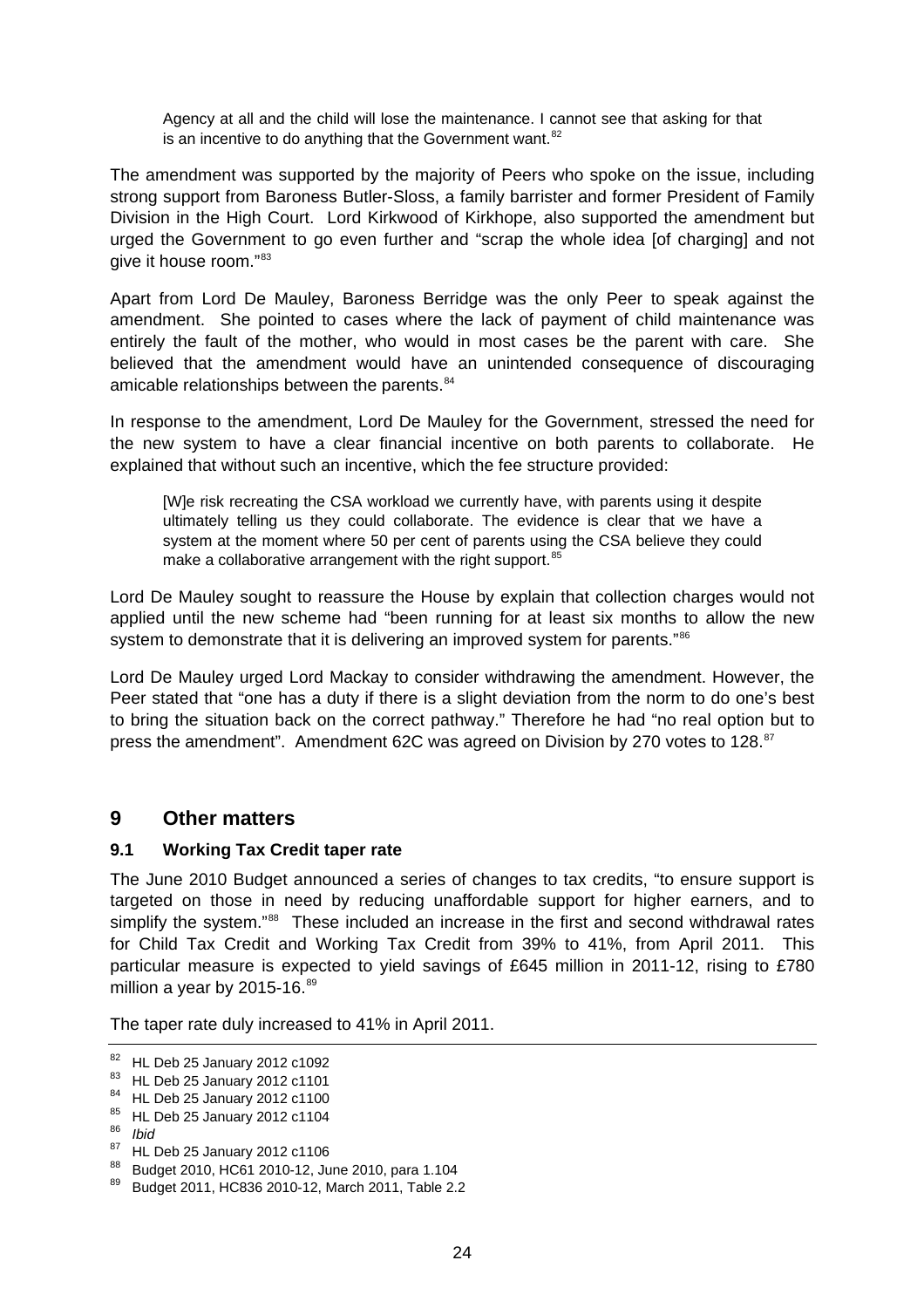<span id="page-24-0"></span>In Grand Committee on 14 November, the Treasury Minister Lord Sassoon moved a series of Government amendments relating to the taper rate as it applies to Working Tax Credit:

My Lords, the purpose of the government amendments in this group is to correct an omission in secondary legislation which was made to implement changes to the working tax credit withdrawal rate announced as part of the June 2010 Budget. I apologise for the fact that these amendments are required.

Any award of working tax credit or child tax credit is reduced or withdrawn by a prescribed rate for every pound of income that a claimant has above a specified threshold. One of the changes announced in my right honourable friend the Chancellor's June 2010 Budget in relation to tax credits was to amend the withdrawal rate for both child tax credit and working tax credit. The intention for the tax year 2011- 12 was that the withdrawal rate would be set at 41 per cent, so that for every pound of income above the threshold, the amount of tax credits payable would be reduced by 41p. HMRC accordingly amended the tax credits IT system and since 6 April 2011 has implemented the increase in the withdrawal rates for both working tax credits and child tax credits and thus has applied a withdrawal rate of 41 per cent in relation to both tax credits for 2011-12 awards. Although the secondary legislation was amended correctly for the child tax credit withdrawal rate, unfortunately the working tax credit withdrawal rate was not. This new clause will correct the technical omission and will ensure that the withdrawal rate for working tax credit from 6 April 2011 is 41 per cent and not 39 per cent.

Let me be very clear for the record. HMRC is paying claimants the right amount of money as announced in the June 2010 Budget. It is applying the 41 per withdrawal rate and has been since 6 April 2011. In practical terms, the implementation of this correction will not impact tax credit claimants as it simply aligns the legislation with the announced and currently effective practice. I beg to move.<sup>[90](#page-24-1)</sup>

Press by Baroness Hollis of Heigham, the Minister conceded that "As the law stands, HMRC is giving people less money than the law says that it should." However, he added that "I do not believe that there is any question of the Government being sued."[91](#page-24-2)

After a short debate, the amendments were agreed.

#### **9.2 Civil penalties**

In Grand Committee, Lord Freud moved amendments to clause 113 (Civil penalties for incorrect statements and failures to disclose information) regarding recovery of amounts where benefit is paid to a third party. He explained:

These two amendments will ensure that where a claimant's benefit is paid to a third party, usually a landlord, recovery of any civil penalty, along with recovery of the associated benefit overpayment, may be made by making appropriate deductions from that benefit payment. Currently, there is a slight difference in the wording used by this clause and Clause 102 when specifying that amounts are recoverable. This was unintentional.

Amendments 104A and 104B remove that difference and ensure a consistent read across. This will mean that, in the limited circumstances in which the third party benefit payment is the only one from which we can make a recovery, we can ensure that

<sup>90</sup> HL Deb 14 November 2011 cc149-150GC

<span id="page-24-2"></span><span id="page-24-1"></span><sup>&</sup>lt;sup>91</sup> HL Deb 14 November 2011 cc150-151GC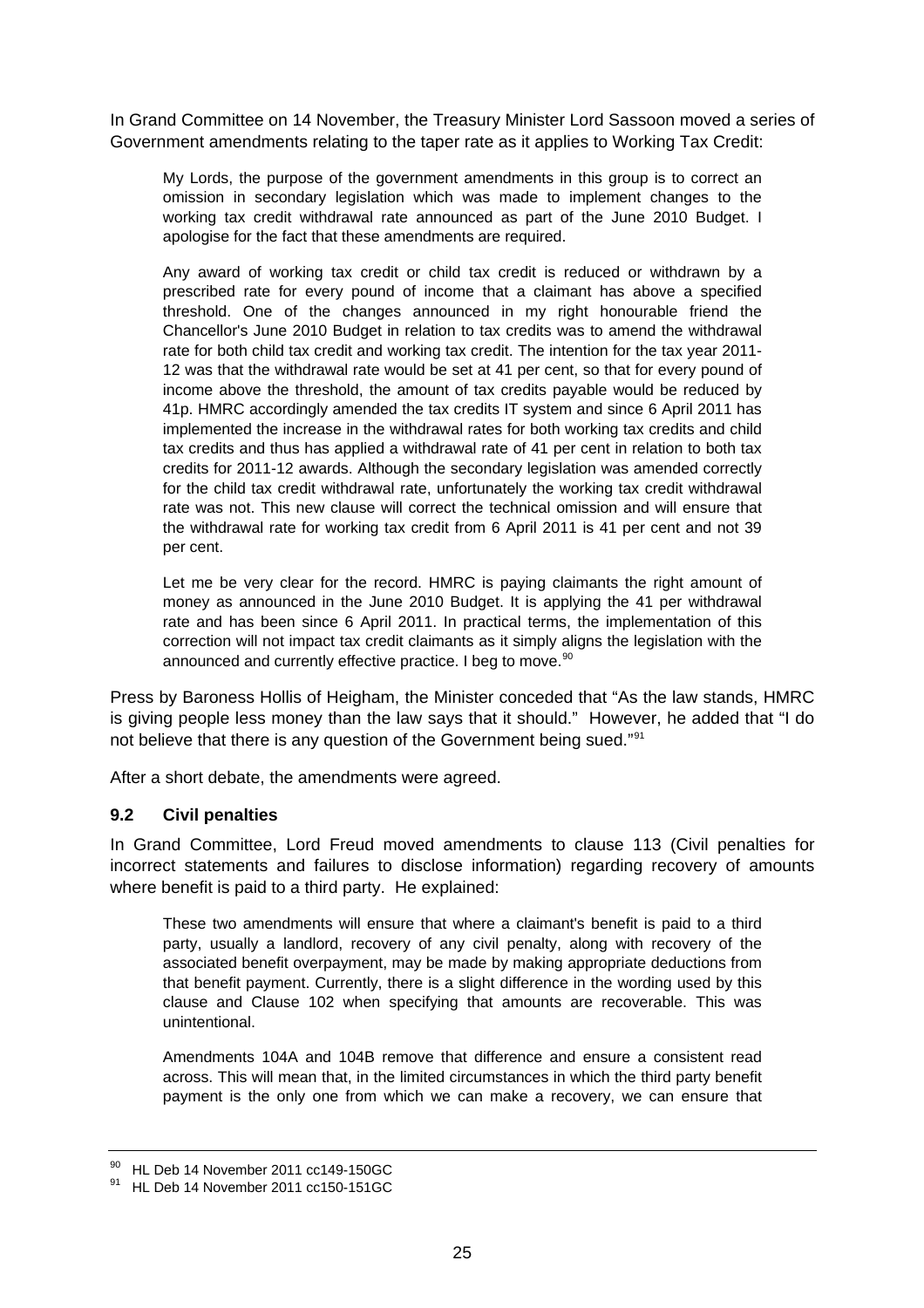<span id="page-25-0"></span>whenever a civil penalty is imposed, that penalty and the benefit overpayment may both still be recovered by deduction from that benefit.

In every civil penalty case there will always be an overpayment of benefit and we intend that the civil penalty will be added to the overpayment and recovered in the same way. Being unable to recover the civil penalty in the same way as the overpayment would mean that some claimants could evade the consequences of their negligence or failures to provide accurate and timely information and unnecessarily limit the methods of recovery available for civil penalties.

We want to make it clear that the civil penalty is always recoverable from the person at fault, even if in practice the claimant's benefit is being paid to a third party. The process for recovery of the civil penalty needs to fit appropriately with debt recovery processes. Aligning the wording in new Sections 115C and 115D with that used in Clause 102 helps us to do that. $92$ 

The amendments – which were moved in the course of a debate on a probing amendment tabled by Baroness Drake – were agreed.

#### **9.3 Information-sharing powers**

At the final sitting of the Grand Committee, the Government Work and Pensions Spokesman, Lord De Mauley, moved amendments making provision for information-sharing between the DWP and other agencies for various purposes. He explained:

My Lords, this group of amendments deals with the sharing of data between the DWP and the Crown Prosecution Service on the one hand and the DWP and local authorities on the other. They build on the good practice and precedent that has been developed in the department and debated regularly by your Lordships to ensure that DWP information is used and reused efficiently, effectively, legally and securely.<sup>[93](#page-25-2)</sup>

A more detailed explanation of the provisions is in [cc28-29GC](http://www.publications.parliament.uk/pa/ld201011/ldhansrd/text/111128-gc0001.htm#1111285000130). For the Opposition, Baroness Hayter of Kentish own said "There is nothing between us on the amendments."[94](#page-25-3)

The amendments were agreed.

## **10 Amendments expected at Third Reading**

#### **10.1 Scotland**

In a Written Ministerial Statement on 12 January 2012, the Minister for Employment issued a Written Ministerial Statement announcing that amendments would be brought forward at Third Reading as a consequence of a vote in the Scottish Parliament on 22 December 2011 on a legislative consent motion on the *Welfare Reform Bill*:

#### **Welfare Reform Bill (Third Reading Amendments)**

**The Minister of State, Department for Work and Pensions (Chris Grayling):** On 22 December 2011 the Scottish Parliament voted on a legislative consent motion to the Welfare Reform Bill which is currently at Report stage in the House of Lords. Although

<span id="page-25-1"></span><sup>92</sup> HL Deb 28 November 2011 cc8-9GC

<span id="page-25-2"></span><sup>93</sup> HL Deb 28 November 2011 c28GC

<span id="page-25-3"></span><sup>&</sup>lt;sup>94</sup> HL Deb 28 November 2011 c30GC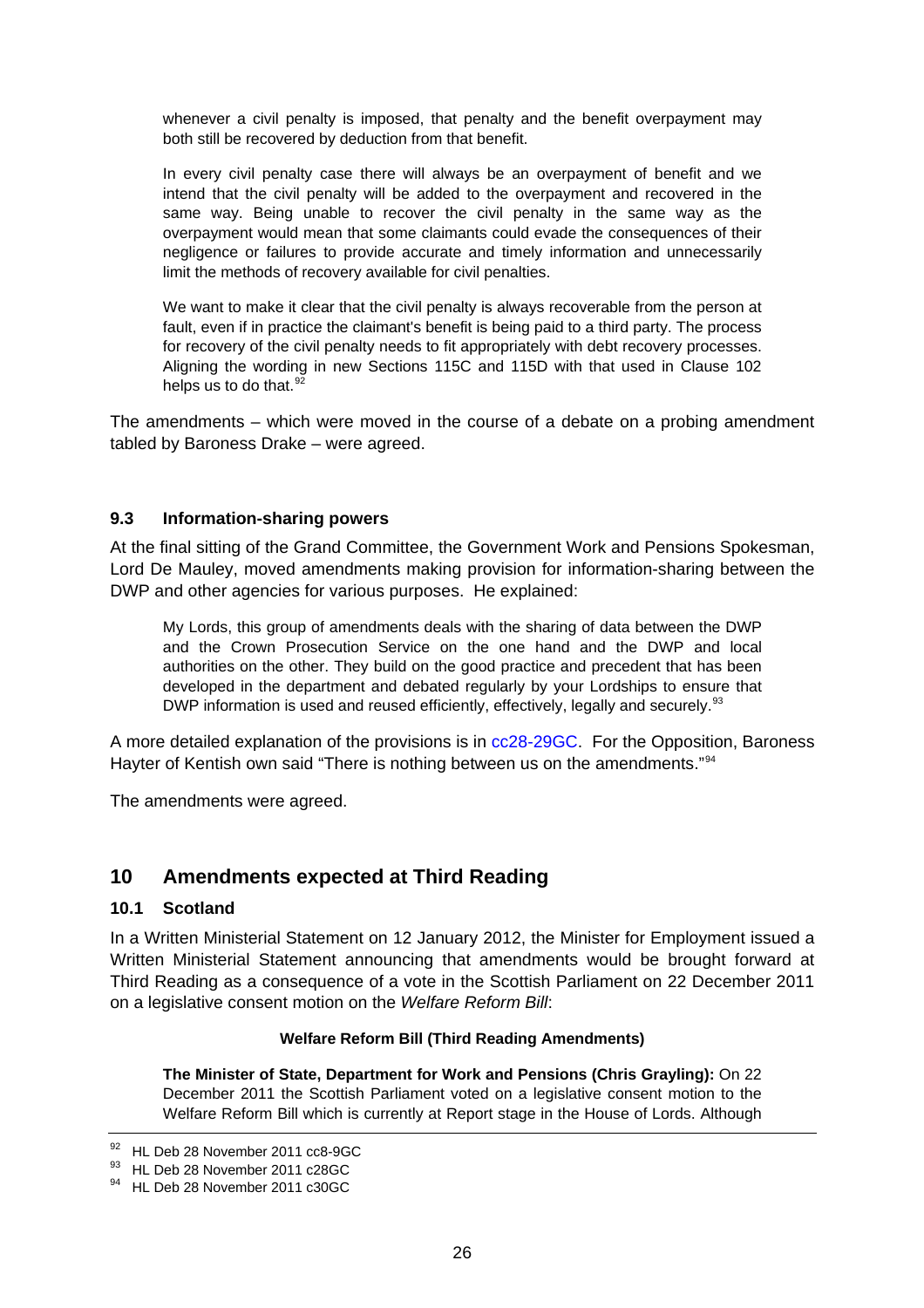social security is a reserved matter, legislative consent is required from the devolved Administrations for a number of aspects of the Bill.

Legislative consent was given, where required, in respect of the provisions in the Bill relating to data sharing, industrial injuries disablement benefit and the Social Mobility and Child Poverty Commission. However, it did not provide consent in respect of the provisions in the Bill which give Scottish Ministers the power to make consequential, supplementary, incidental or transitional provisions, by regulations, in relation to the introduction of universal credit and personal independence payment. The Scottish Government have opted to bring forward legislation in their own Parliament in due course to make the required changes.

Therefore, in order to ensure the UK Government adhere to the principles of the Sewel convention, they will bring forward amendments at Third Reading of the Welfare Reform Bill to remove the relevant provisions from the Bill.

These amendments will not affect the implementation of either universal credit or personal independence payment.

Noble Lords will be given an opportunity to consider these amendments further at Third Reading.<sup>[95](#page-26-0)</sup>

The full debate on the legislative consent motion can be read at the [Scottish Parliament](http://www.scottish.parliament.uk/parliamentarybusiness/28862.aspx?r=6647&mode=html#iob_60537)  [website](http://www.scottish.parliament.uk/parliamentarybusiness/28862.aspx?r=6647&mode=html#iob_60537).

During the debate, the Deputy First Minister, Nicola Sturgeon, said that while the Scottish Government recognised the need to reform the welfare system, it had "real concerns that these welfare reforms will hit the poorest and most vulnerable the hardest." She explained:

On the implications of our position, I accept—and I have always been open about this—that by withholding legislative consent on the issues we cannot stop the UK Government implementing its proposals. Welfare is, unfortunately, a reserved matter, as I have said. Our approach will mean that the Scottish Government will be required to take powers by way of primary Scottish legislation rather than through Westminster legislation, to enable us to make the necessary consequential amendments to secondary legislation that will ensure access to passported benefits. Let me be clear: we will take whatever steps are necessary, in the timescale required, to ensure that we protect access to passported benefits when universal credit is introduced.

Our doing that through primary legislation, and indeed with the establishment of a new parliamentary committee, will give the Parliament the opportunity to scrutinise more fully the implications of the changes and, within the obvious and severe financial constraints that we have, consider what mitigation measures are possible.

The full motion agreed to by the Scottish Parliament (S4M-01638.3) – which received the support of Labour MSPs – is below:

That the Parliament supports the principle of a welfare system that is simpler, makes work pay and lifts people out of poverty but regrets that this principle, insofar as it is reflected by the introduction of universal credit and personal independence payments, is being undermined by the UK Government's deep and damaging cuts to benefits and services that will impact on some of the most vulnerable people in Scotland; on the matter of legislative consent, agrees that the relevant provisions of the Welfare Reform Bill, introduced in the House of Commons on 16 February 2011, in respect of data

<span id="page-26-0"></span><sup>&</sup>lt;sup>95</sup> HC Deb 12 January 2012 cc25-26WMS